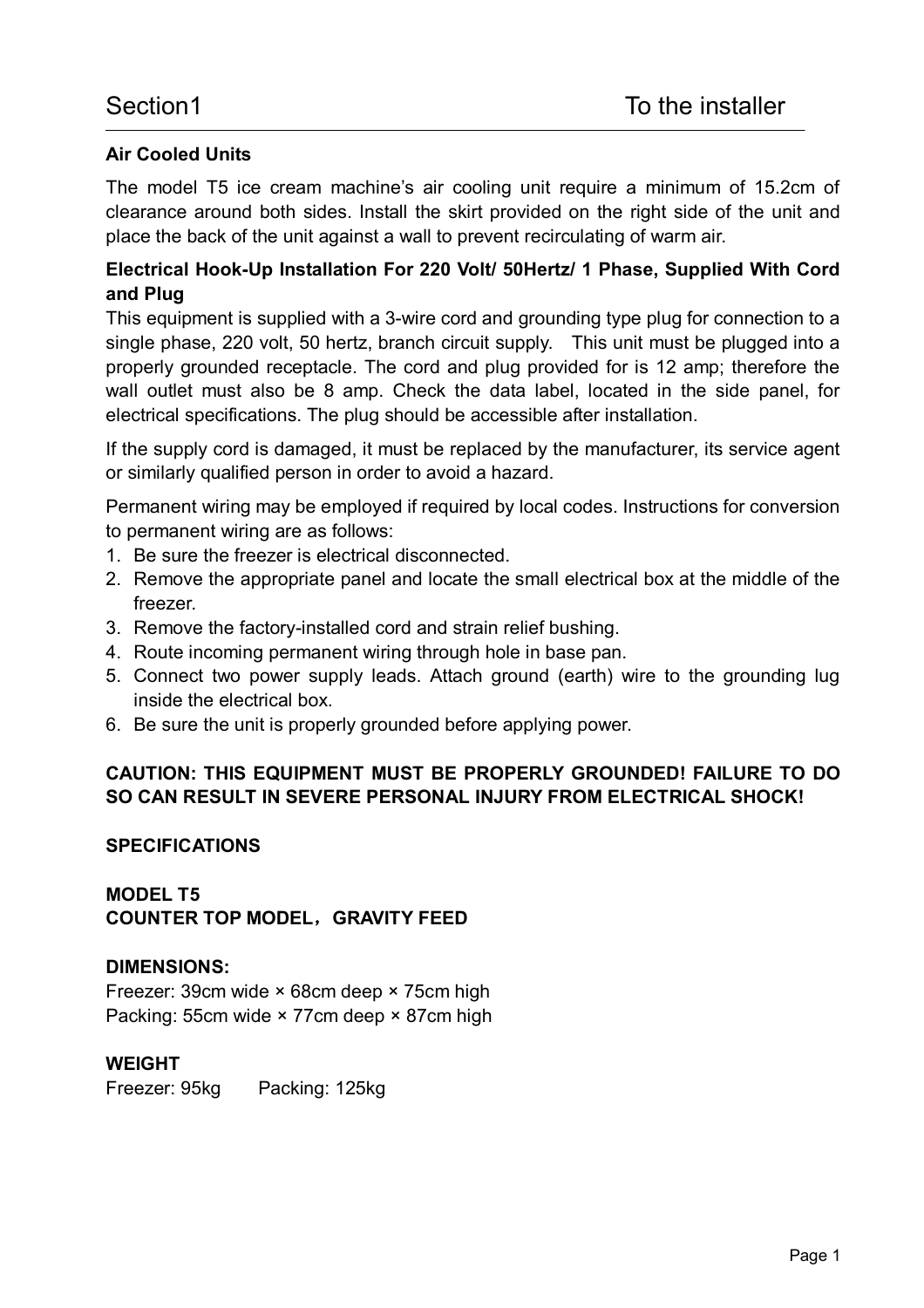# **ELECTRICAL:**

Voltage AC: 1 Phase 220V 50 Hertz Total Run Amps: 8 Amps Drive Motors: 1.00 HP Main Compressor: 2450 BTU/Hr. (BTU may vary depending on compressor used.)

## **COOLING**

Air-cooled required minimum 15.2cm air clearance around the freezer.

### **HOPPER**

One hopper, 8 liters, refrigerated and insulated.

# **MACHINE VIEW**



- 1. Top cover
- 2. ON/OFF button
- 3. Dispensing door nut
- 4. Dispensing door
- 5. Front drip tray
- 6. Caster
- Rear drip tray 7.
- 8. Standby button
- 9. Panel attaching lock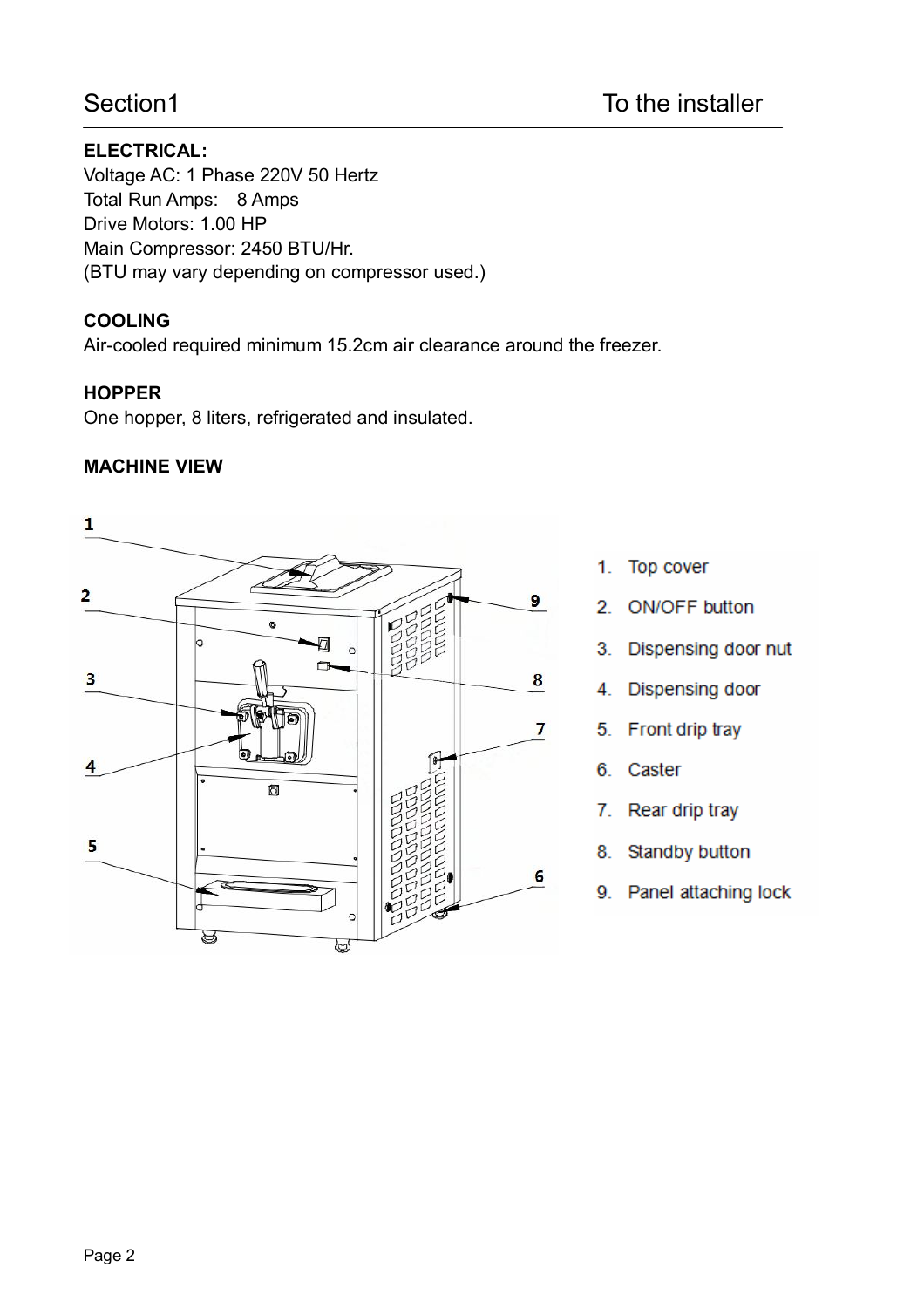# Dispensing Door and Beater Assembly



| <b>ITEM</b>     | <b>DESCRIPTION</b>    | <b>NUMBER</b> | <b>ITEM</b> | <b>DESCRIPTION</b>           | <b>NUMBER</b> |
|-----------------|-----------------------|---------------|-------------|------------------------------|---------------|
| $\overline{1}$  | Dispensing handle     | T5205008      | 12          | Seal of dispensing door      | T5020501      |
| $\overline{2}$  | Handle stand          | T5206111      | 13          | Front bearing                | T5207030      |
| 3               | Screw adjustment      | T5206112      | 14          | Shoe-Right                   | T5207032      |
| 4               | Screw adjustment seal | T5206113      | 15          | Clip-Scraper                 | T5207028      |
| 5               | Attaching nuts        | T5000081      | 16          | <b>Blade-Scraper-Plastic</b> | T5207029      |
| 6               | Dispensing door       | T5205001      | 17          | Rear seal of beater          | T5207026      |
| $\overline{7}$  | Design Cap            | T5020902      | 18          | Rear shell bearing           | T5207027      |
| 8               | Dispensing retention  | T5020506      | 19          | <b>Beater</b>                | T5207000      |
| 9               | <b>Retention seal</b> | T5020613      | 20          | Shoe-Left                    | T5207031      |
| 10 <sup>1</sup> | <b>Retention nut</b>  | T5205009      | 21          | Draw valve                   | T5205004      |
| 11              | Beater rod            | T5000012      | 22          | Draw valve seal              | T5205006      |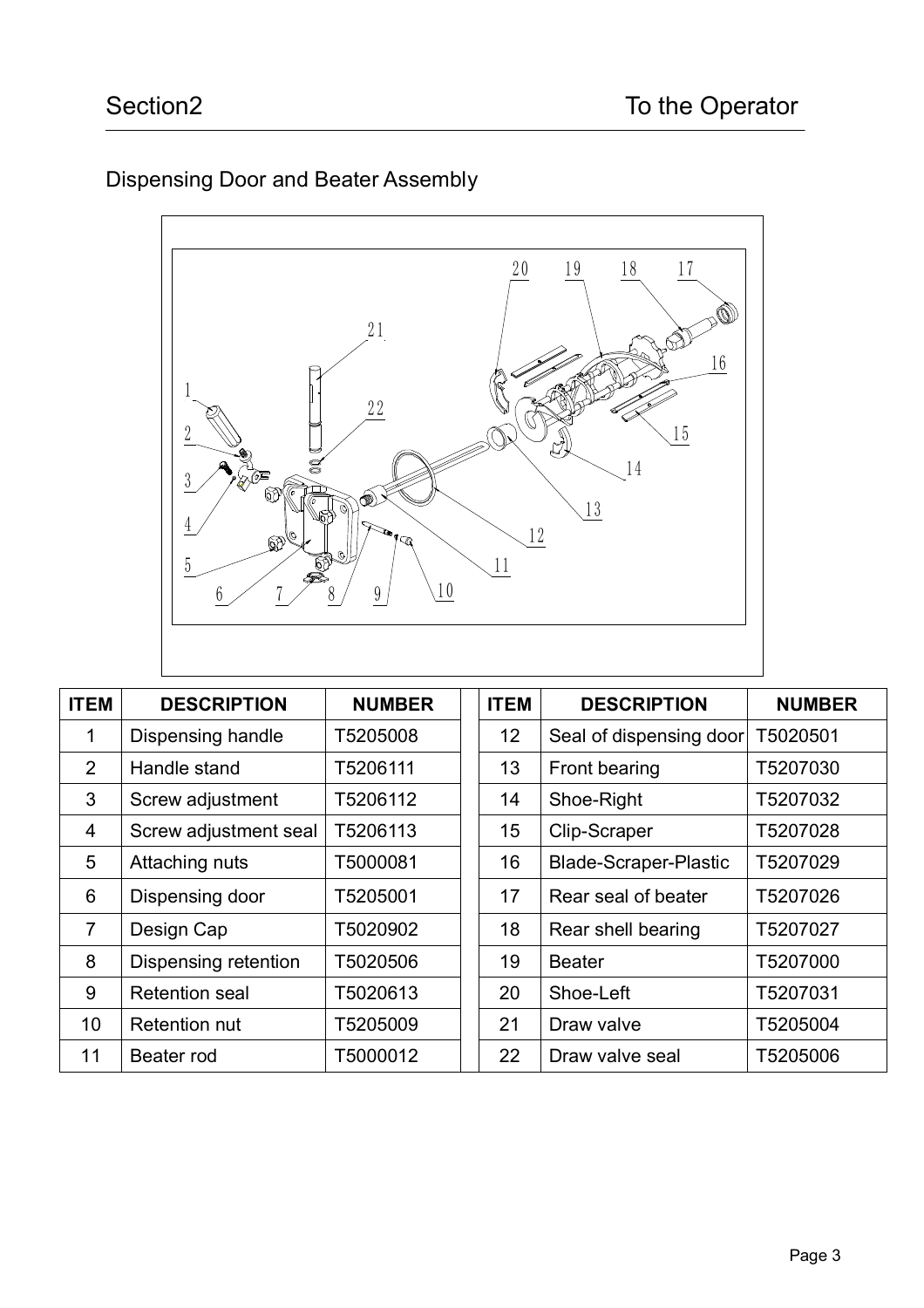The freezer you have purchased has been carefully engineered and manufactured to give you dependable operation.

These units, when properly operated and cared for, will produce a consistent quality product. Like all mechanical products, they will require cleaning and maintenance. A minimum amount of care and attention is necessary if operating procedures outlined in this manual are followed closely.

This Operator's Manual should be read before operating or performing any maintenance on your equipment.

The Model T5 will NOT eventually compensate and correct for any errors during the set-up or filling operations. Thus, the initial assembly and priming procedures are of extreme importance. It is strongly recommended that personnel responsible for the equipment's operation, both assembly and disassembly, go through these procedures together in order to be properly trained and to make sure that no misunderstandings exist.

#### MIX INFORMATION

The hygiene ice cream powder is required to be used for frozen production. Mix can vary considerably from one manufacturer to another. Differences in the type of ingredients, quality, and quantity all have a different bearing on the finished frozen product. A change in freezer performance that cannot be explained by a technical problem may be related to mix. Mix does not improve with age. Old mix or mix that has been stored at too high a temperature, can result in a finished product that is

less than satisfactory from the appearance and taste standpoint.

Proper serving temperature varies from one manufacturer's mix to another. Most mixes should provide a satisfactory product in the  $-9^{\circ}$  to  $-5^{\circ}$  range. When checking the temperature, stir the thermometer in the frozen product to read the true temperature. Always maintain at least 2cm of mix in the hopper. The maximum of mix in the hopper is 5 liters in one hopper.

#### **FOR ASSISTANCE PLEASE CONTACT:**

Blue Ice Machines Limited **Website: www.blueicecreammachine.co.uk Email: info@blueicecreammachine.co.uk** Lea Rd Trading Estate, Lea Rd, Waltham Abbey EN91 AE WALTHAM ABBEY United Kingdom Office: 02088016919 / 442088016919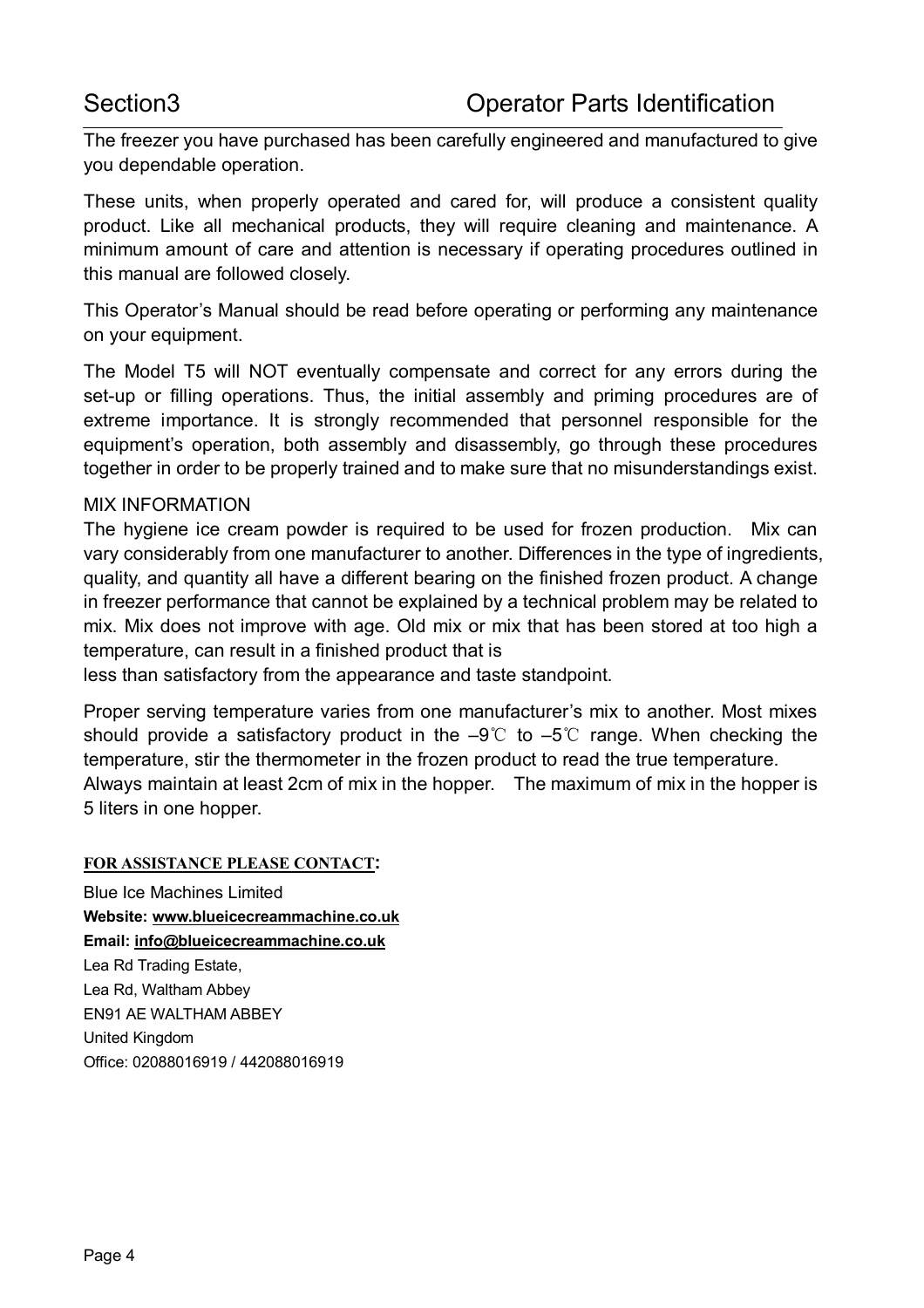Extra caution should be taken when in contact with freezer and parts. We have gone to extreme efforts to design and manufacture built-in safety features to protect both you and service technician.

IMPORTANT- **Failure to adhere to the following safety precautions may result in severe personal injury. Failure to comply with these warnings may damage will result in part replacement expense.**

# **TO OPERATE SAFELY:**

- 1. DO NOT operate the freezer without reading this operator's manual. Failure to follow this instruction may result in equipment damage, poor freezer performance, health hazards, or personal injury.
- 2. DO NOT operate the freezer unless it is properly grounded. Failure to follow this instruction may result in electrocution.
- 3. DO NOT allow untrained personnel to operate this machine. Failure to follow this instruction may result in severe personal injury to fingers or hands from hazardous moving parts.
- 4. DO NOT attempt any repairs unless the main power supply to the freezer has been disconnected. Failure to follow this instruction may result in electrocution. Contact your local authorized Distributor for service.
- 5. DO NOT operate the freezer with larger fuses than specified on the freezer data label. Failure to follow this instruction may result in electrocution or damage to the machine. Consult your electrician.
- 6. DO NOT operate the freezer unless all service panels and access doors are restrained with screws. Failure to follow this instruction may result in severe personal injury from hazardous moving parts.
- 7. DO NOT obstruct air intake and discharge openings: minimum of 15.2cm of clearance around both sides. Install the skirt provided on the right side of the unit and place the back of the unit against a wall to prevent recirculating of warm air.

Failure to follow this instruction may cause poor freezer performance and damage to the machine.

- 1. DO NOT put objects or fingers in door spout. Failure to follow this instruction may result in contaminated product or personal injury from hazardous moving parts.
- 2. DO NOT remove the freezer door or beater assembly unless the control switches are in the "OFF" position. Failure to follow this instruction may result in severe personal injury from hazardous moving parts.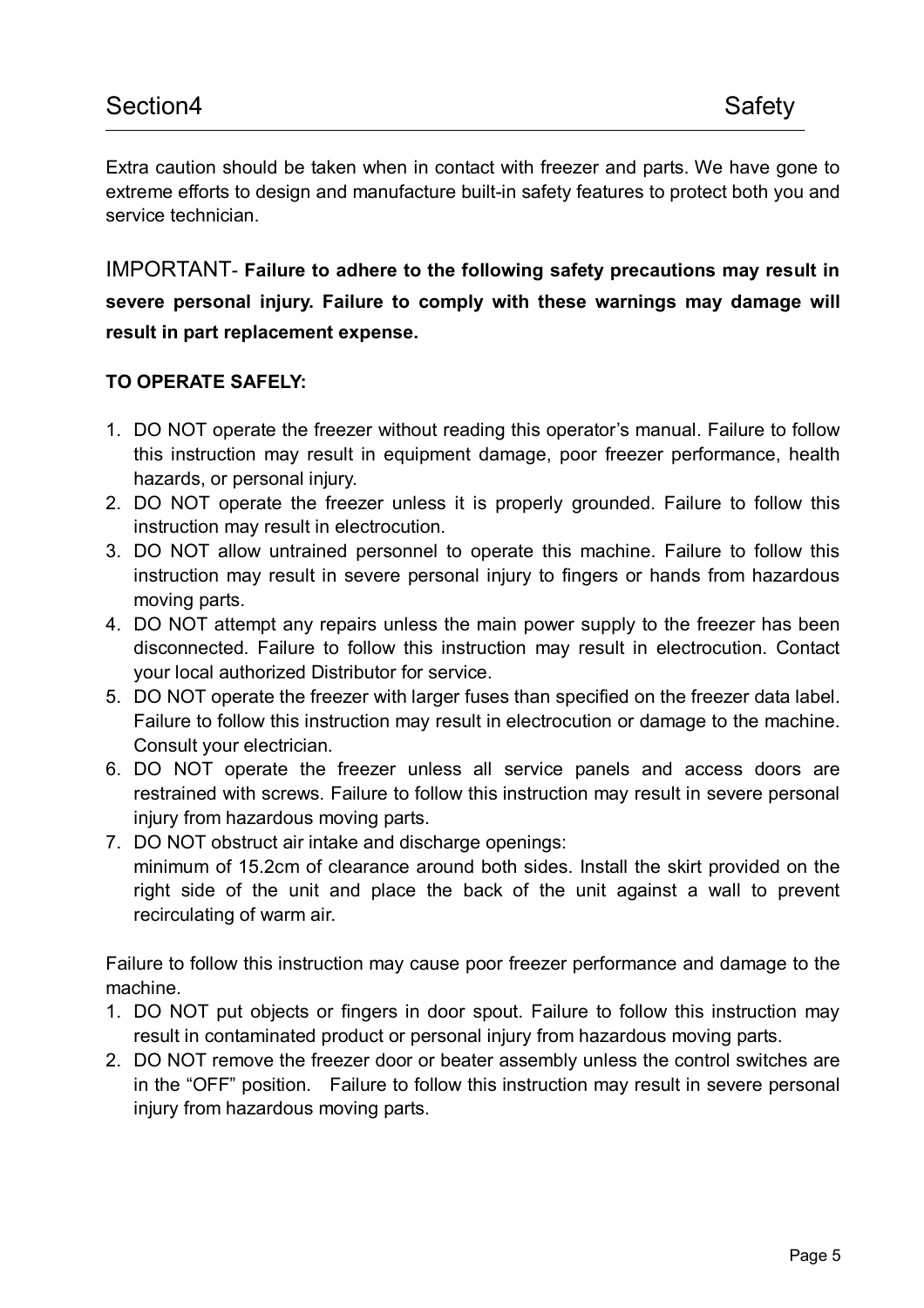### **Caution**

**Failure to install the freezer within recommended limits will result in poor performance of this system, premature component failure and cancellation of the warranty.**

**Note:** When lubrication parts, use an approved food grade lubricant.

# **Step 1 Install the beater assembly.**

# **Step 1**

To install the drive shaft, lubricate the groove and shaft portion that comes in contact with the bearing on the beater drive shaft. Slide the seal over the shaft and groove until it snaps into place. DO NOT lubricate the hex end of the drive shaft. Fill the inside portion of the seal with1/4" more lubricant and evenly lubricate the end of the seal that fits onto the rear shell bearing. Figure 6-1

Install the drive shaft through the rear shell bearing in the freezing cylinder and engage the hex end firmly into the gear box coupling. Be sure the drive shaft fits into the drive coupling without binding. Figure 6-2



Figure 6-1





# **Step 2**

Install the beater assembly. First check the scraper blades for any nicks or signs of wear. If any nicks are present, replace both blades. If the blades are in good condition, install the scraper blade clips on the scraper blades. Place the rear scraper blade over the rear holding pin on the beater. Figure 6-3



Figure 6-3

**Note:** The hole on the scraper blade must fit securely over the pin to prevent costly damage.

Holding the rear blade on the beater, slide it into the freezing cylinder half way. Install the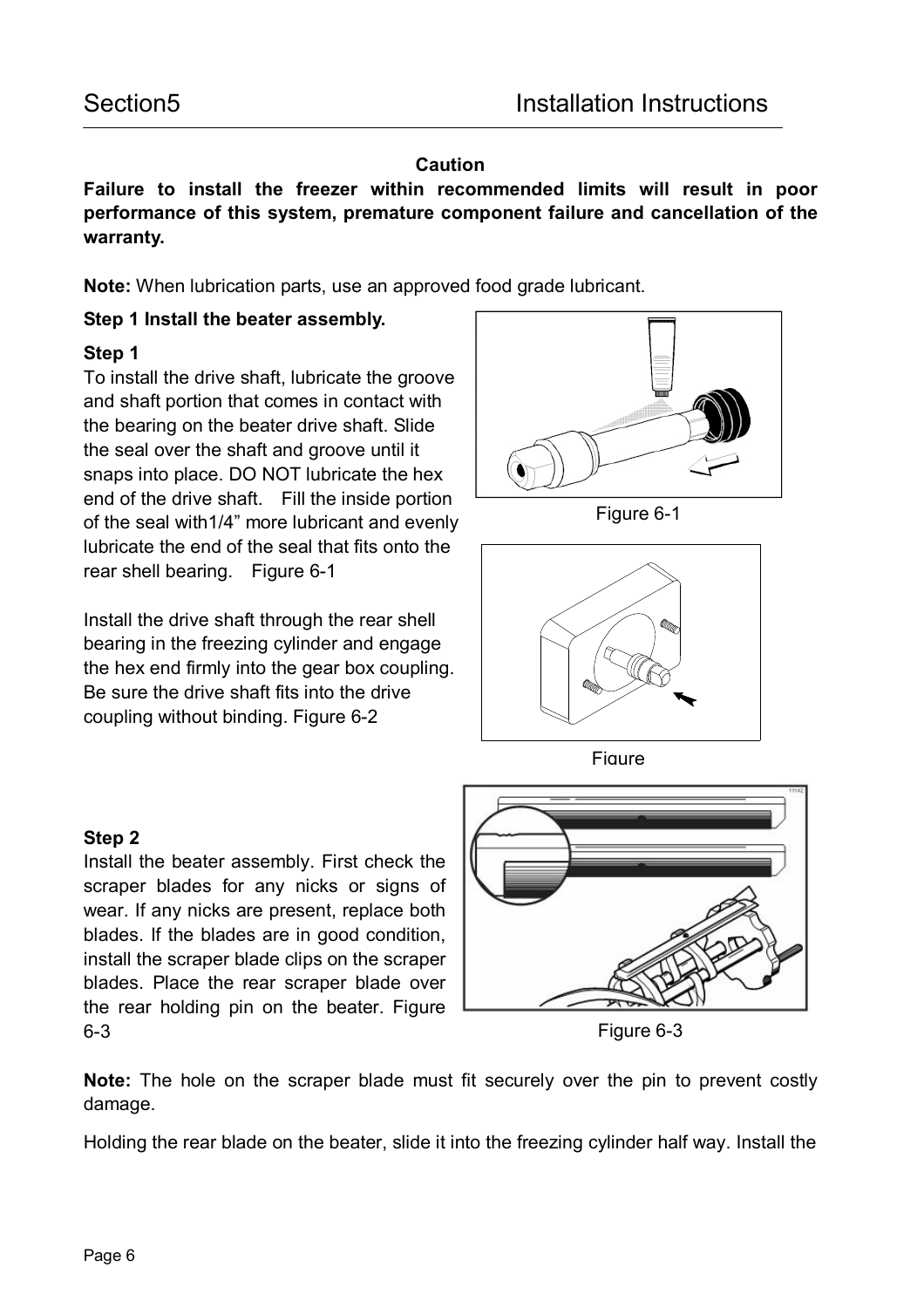front scraper blade over the front holding pin. Figure 6-4

Install the beater shoes. Figure 6-5



Slide the beater assembly the rest of the way into the freezing cylinder. Make sure the beater assembly is in position over the drive shaft. Turn the beater slightly to be certain that the beater is properly seated. When in position, the beater **will not** protrude beyond the front of the freezing cylinder.

# **Step 3**

Assemble the dispensing door. Place the large rubber gaskets in the grooves on the back side of the dispensing door. Slide the white plastic front bearings over the baffle rods, making certain that the flanged end of the bearing is resting against the dispensing door. Figure 6-6

Figure 6-6

**DO NOT** lubricate the gaskets or front bearings.

# **Step 4**

Install the dispensing door. Insert the beater rod through the beaters in the freezing cylinders. With the door seated on the machine studs, install the attaching nuts. Tighten equally in a crisscross pattern to insure the door is snug. Figure 6-7



# **Step 5**

Install the draw valves. Slide the two o-rings into the grooves on the draw valve(s) and lubricate. Figure 6-8

Lubricate the inside of the freezer door spout, top and bottom, and insert the draw valve from the bottom until the slot in the draw valve comes into view. Figure 6-9 Snap the design cap over the bottom of each door spout. Figure 6-9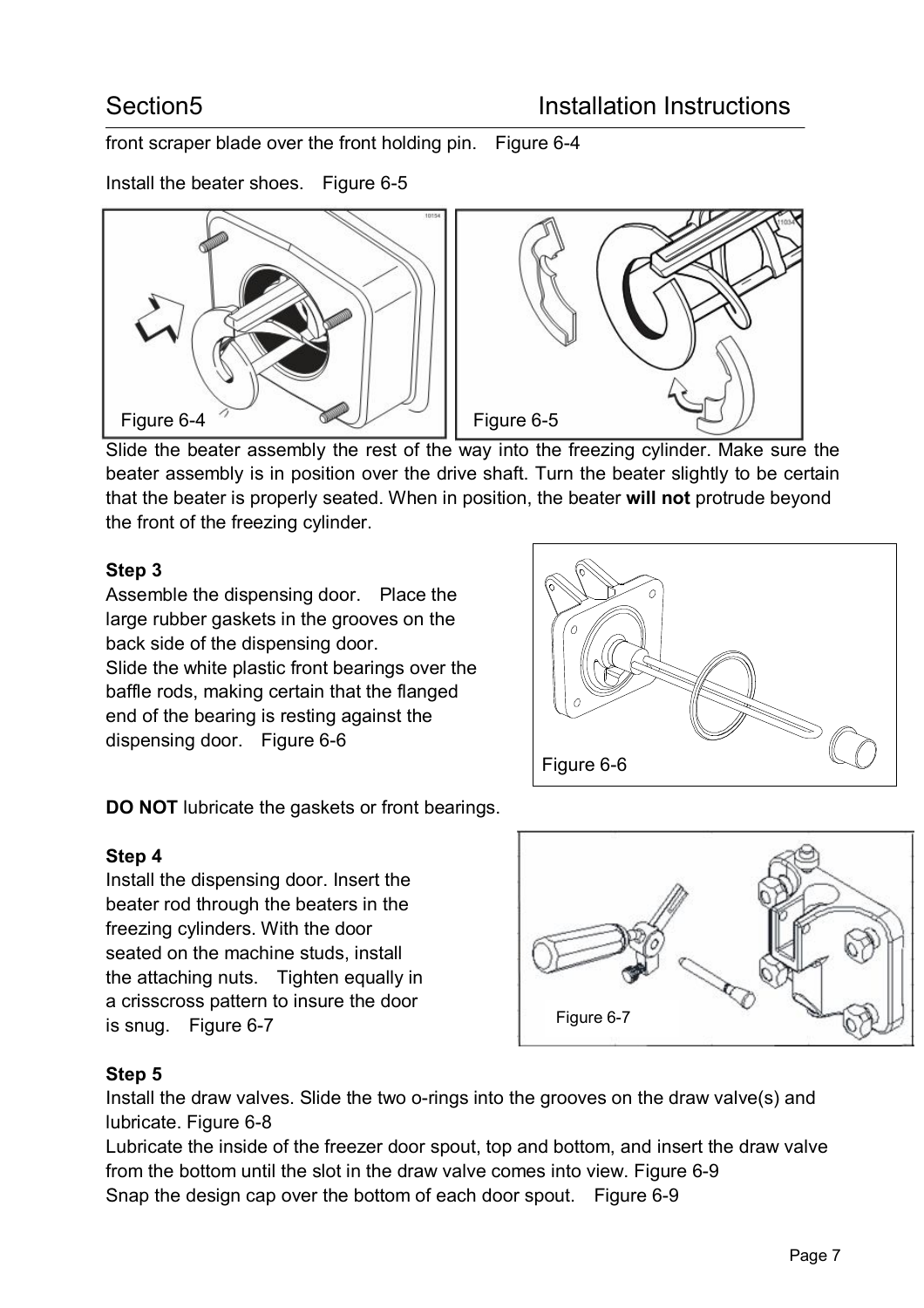



# **Step 6**

Install the adjustable draw handles. Slide the o-rings into the grooves on the pivot pins and lubricate. Figure 6-10

Slide the fork of the draw handles in the slot of the draw valves.

Secure with pivot pin. Figure 6-11





Figure 6-11

**Note:** These units feature adjustable draw handles to provide the best portion control, giving a better consistency quality to your product, and controlling costs. The draw

handles can be adjusted for different flow rates. The draw handle should be adjusted to provide a flow rate of 5 to 7-1/2oz. of product per 10 seconds. To increase the flow rate, turn the screw counterclockwise. Turn the screw clockwise to decrease the flow rate. Figure 6-12

During "Sanitizing" and "Rinsing", the flow rate can be increased by removing the pivot pin and placing the restrictive bar on the TOP. When drawing product, always place the restrictive bar on the bottom.

# **Step 8**

Install the rear drip pan. Slide the rear drip pan into the hole in the side panel. Figure 6-13

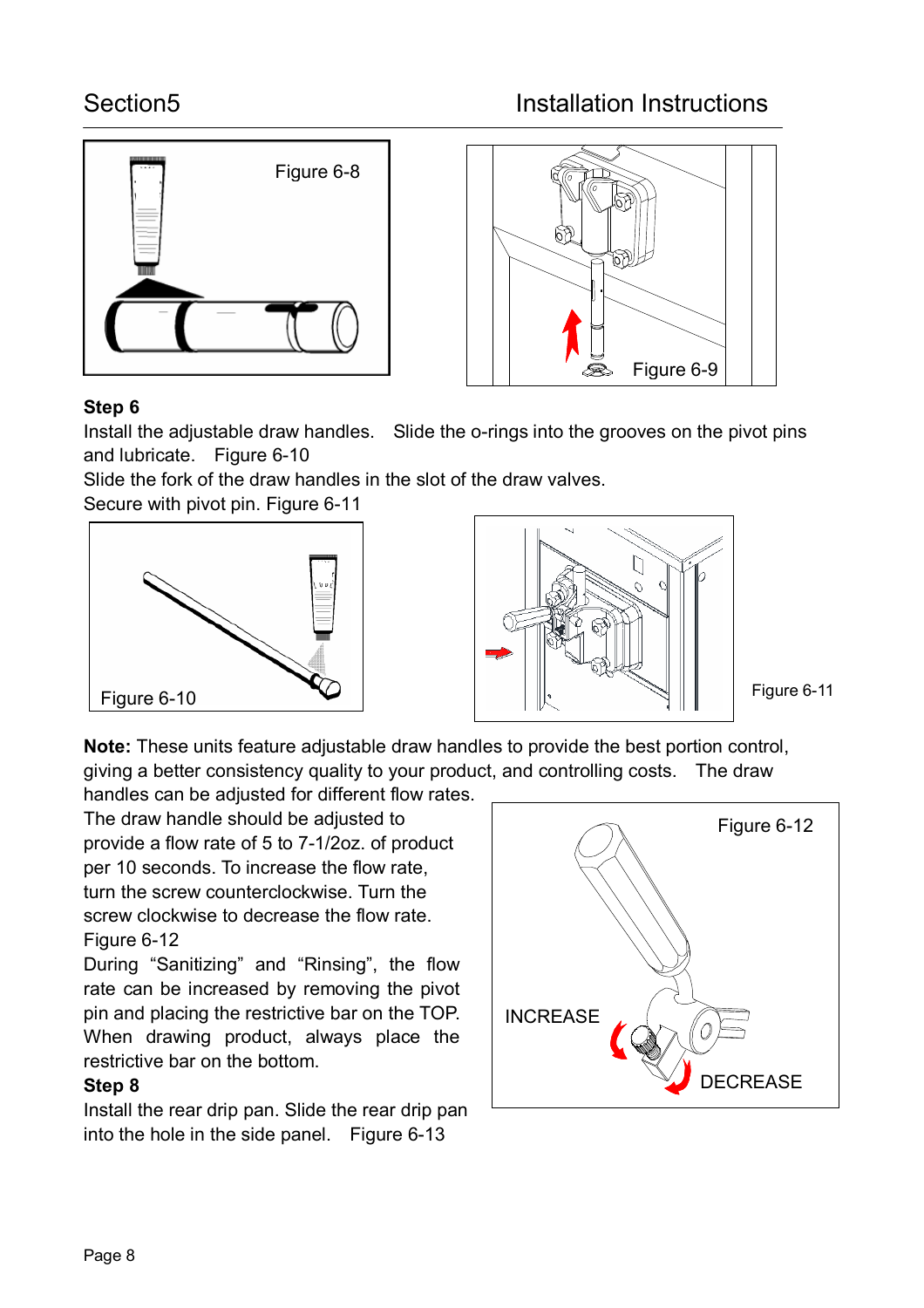# **Step 9**

Install the front drip tray. Figure 4-3 on page 5

## **Step 10**

Lubricate and install the seals

# **Step 11 (Figure 6-14)**

Lay the air tube in the bottom of the mix hopper



A. Connect the power cord. Check the nameple unit must be connected to a properly grounded receptacle.

### **Caution**

**This Equipment Must Be Properly Grounded! Failure To Do So Can Result In Severe Personal Injury From Electrical Shock!**

### **PANEL REMOVAL:**

To remove the panel, using a flat head screwdriver into the panel attaching lock. Turn the lock in the direction shown in Figure 4-5.

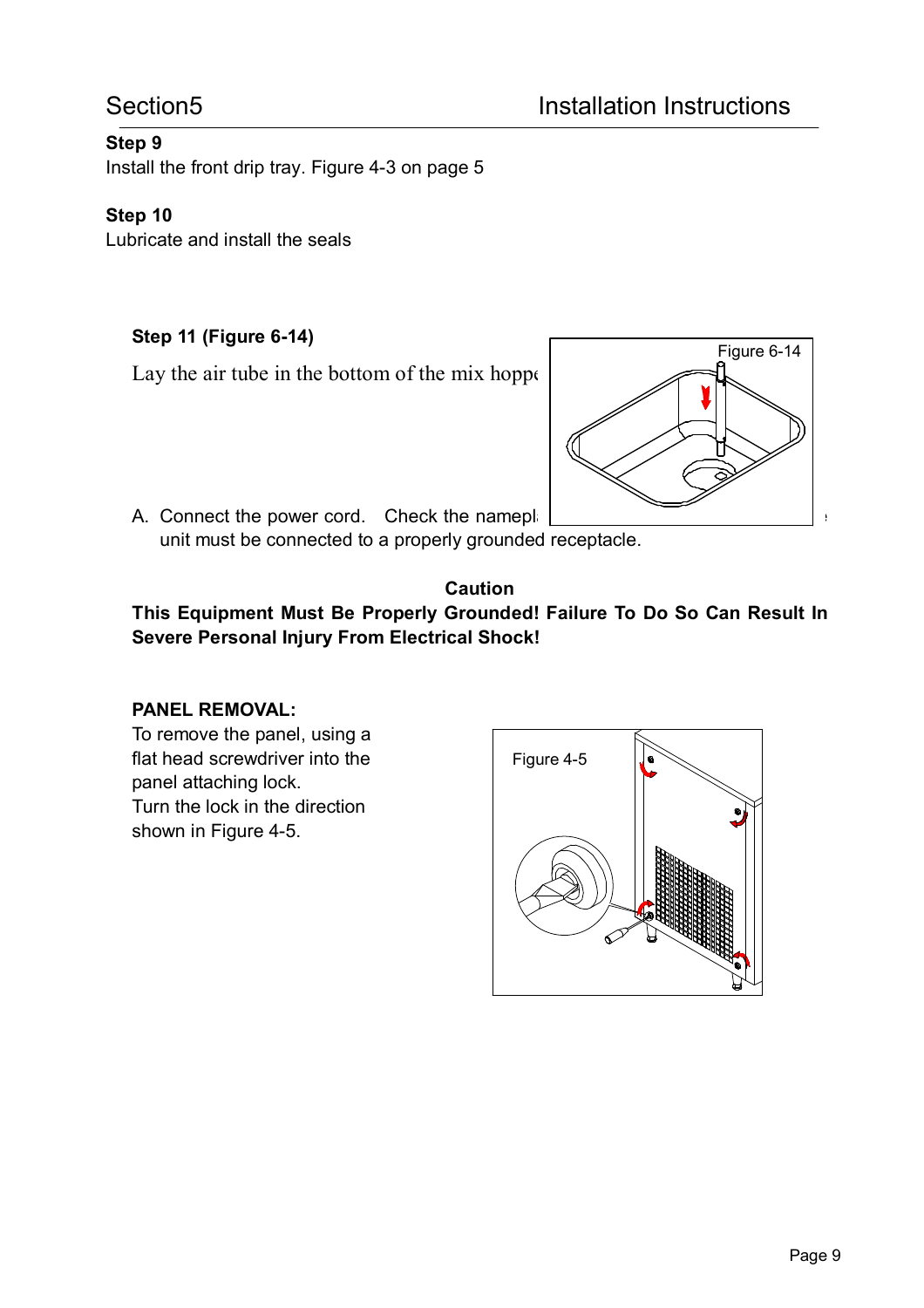# Section6 **Important: Operating Control**

Before operating the freezer, it is required that the operator know the function of each operating control. Refer to Figure 5-1 Figure 5-2 for location of the controls panel of the freezer.



Figure 5-1

| Item | <b>Description</b>           | Part No.      |
|------|------------------------------|---------------|
|      | Wash / Auto Switch           | 3.1.03.03.003 |
| 2    | Pre-cooling / Standby Switch | 3.1.02.14.001 |
|      | <b>Indicator Light</b>       | 3.1.02.14.002 |

Figure 5-2

# Indicator Light-"Mix Low"

A mix level indicating light is located at the front of the machine. When the light is "ON", it indicates that the mix hopper has a low supply of mix and should be refilled as soon as possible. Always maintain at least 2cm of mix in the hopper. If you neglect to add mix, a freeze-up may occur. This will cause eventual damage to the beater assembly, the freezer door and gear box.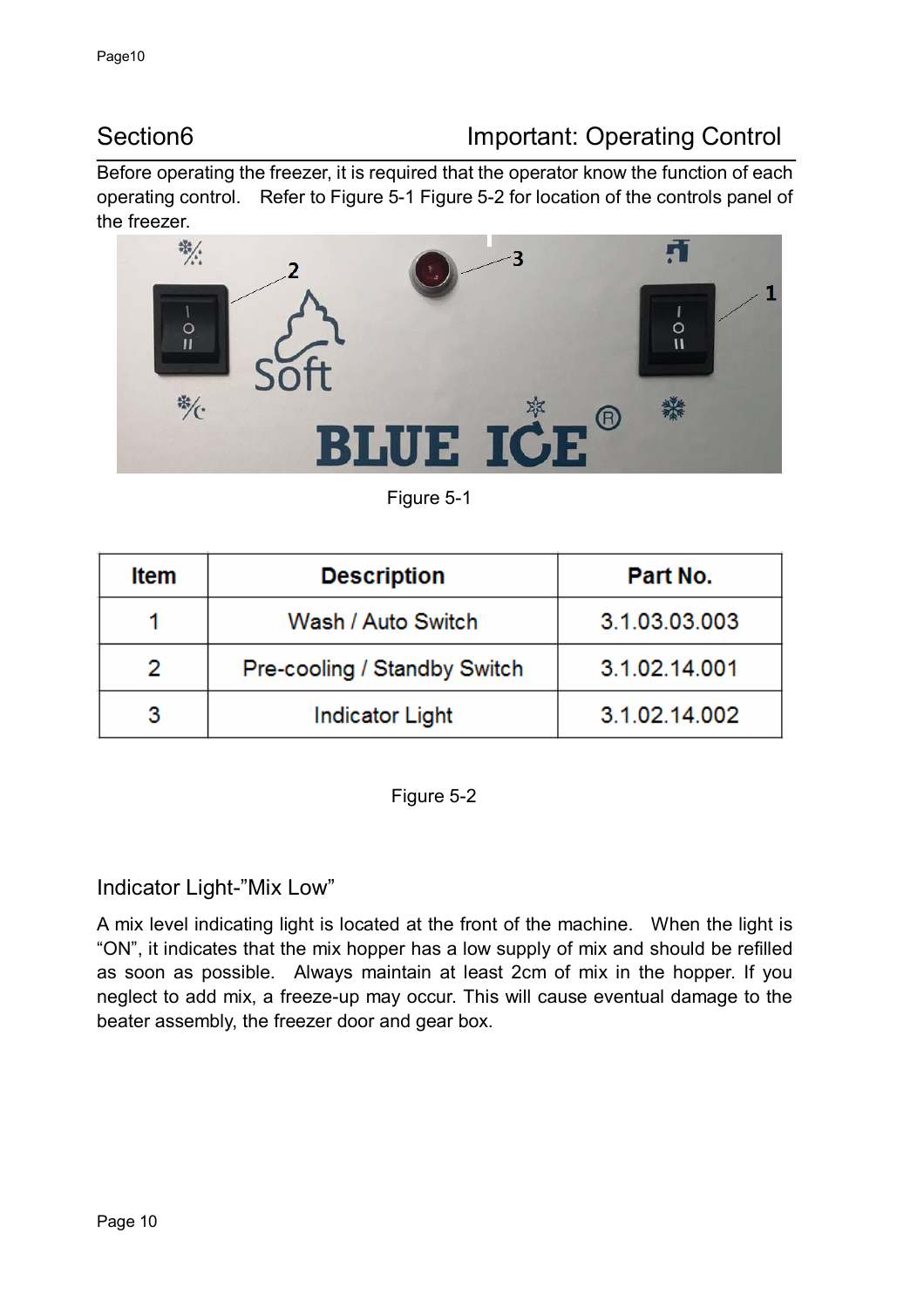# Auto / Wash Switch

The center position is "OFF". The "DOWN" position is "AUTO", which activates the beater motor and the refrigeration system. The "UP" position is "WASH", which activates the beater motor only. Figure 1



Figure 1

# Pre-cooling / Standby Switch

The center position is "OFF". The "DOWN" position is "STANDBY", which maintains product temperatures below 5°C in both the hopper and the freezing cylinder, and helps prevent over beating and product breakdown. The "UP" position is "Pre-cooling", which Pre-cooling for the hopper to protect the mixture. Figure 2

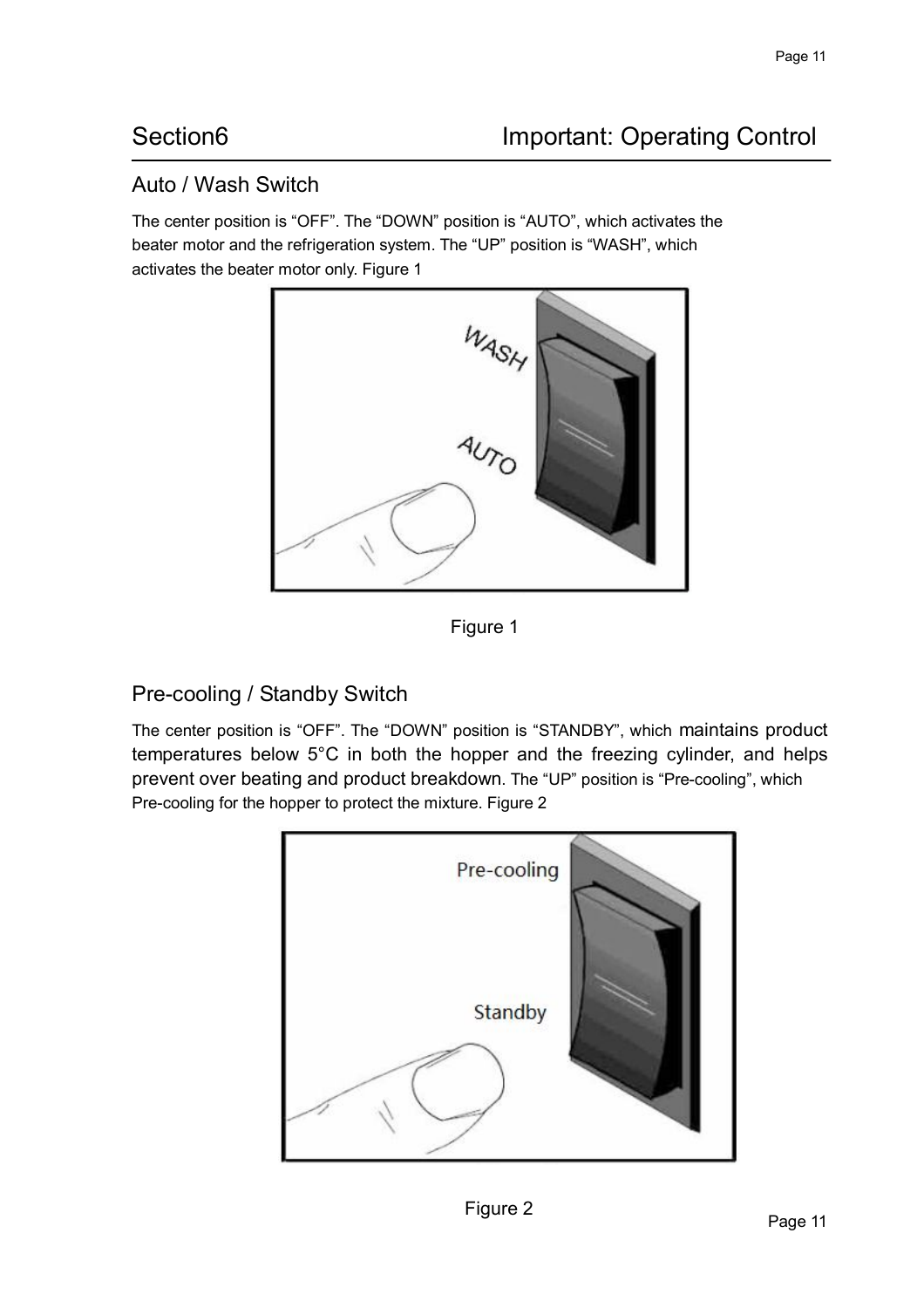# Reset Button

The reset button is located in the rear panel. The reset protects the beater motor from an overload condition.

If an overload occurs, the reset mechanism will trip. To properly reset the freezer, place the power switch in the "OFF" position. Press the reset button firmly. Place the power switch in the "WASH" position and observe the freezer's performance. Once satisfied, place the control switch in the "AUTO" position. Figure 3





IMPORTANT: Do not use metal objects to press the reset button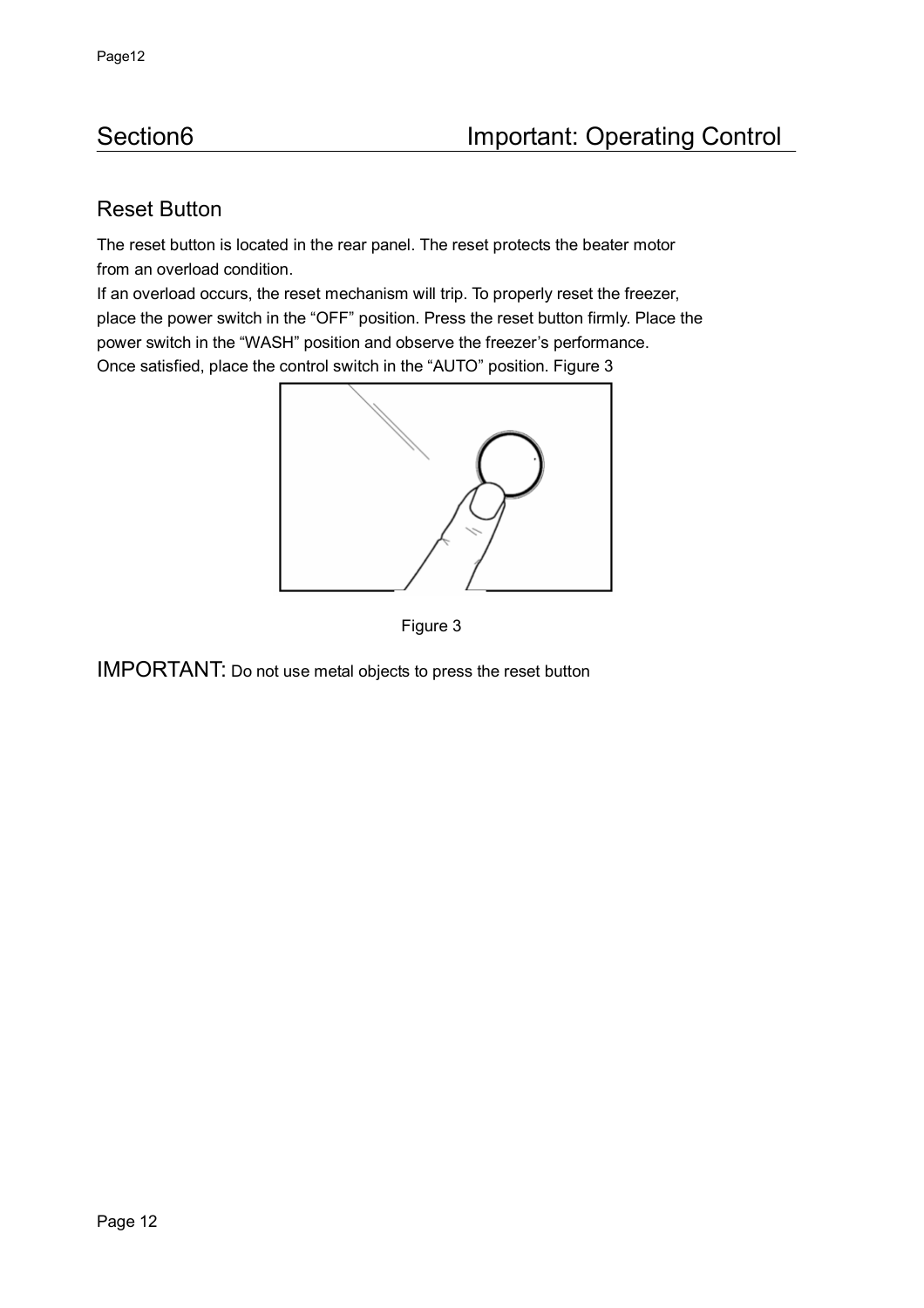# Product hardness adjustment

# Step 1

BE SURE THE POWER SWITCH IS IN THE "OFF" POSITION.

# Step 2

The hardness adjustment switch is located under the decorative panel. Remove the decorative panel, find a P. C. board. On the left-top side of P. C. board, find a 6-position switch.



# Step 3

The hardest level is switch 1 "ON" and the softest level is switch 6 "ON". Adjust the hardness of ice cream product, change the 6-position switch setting.

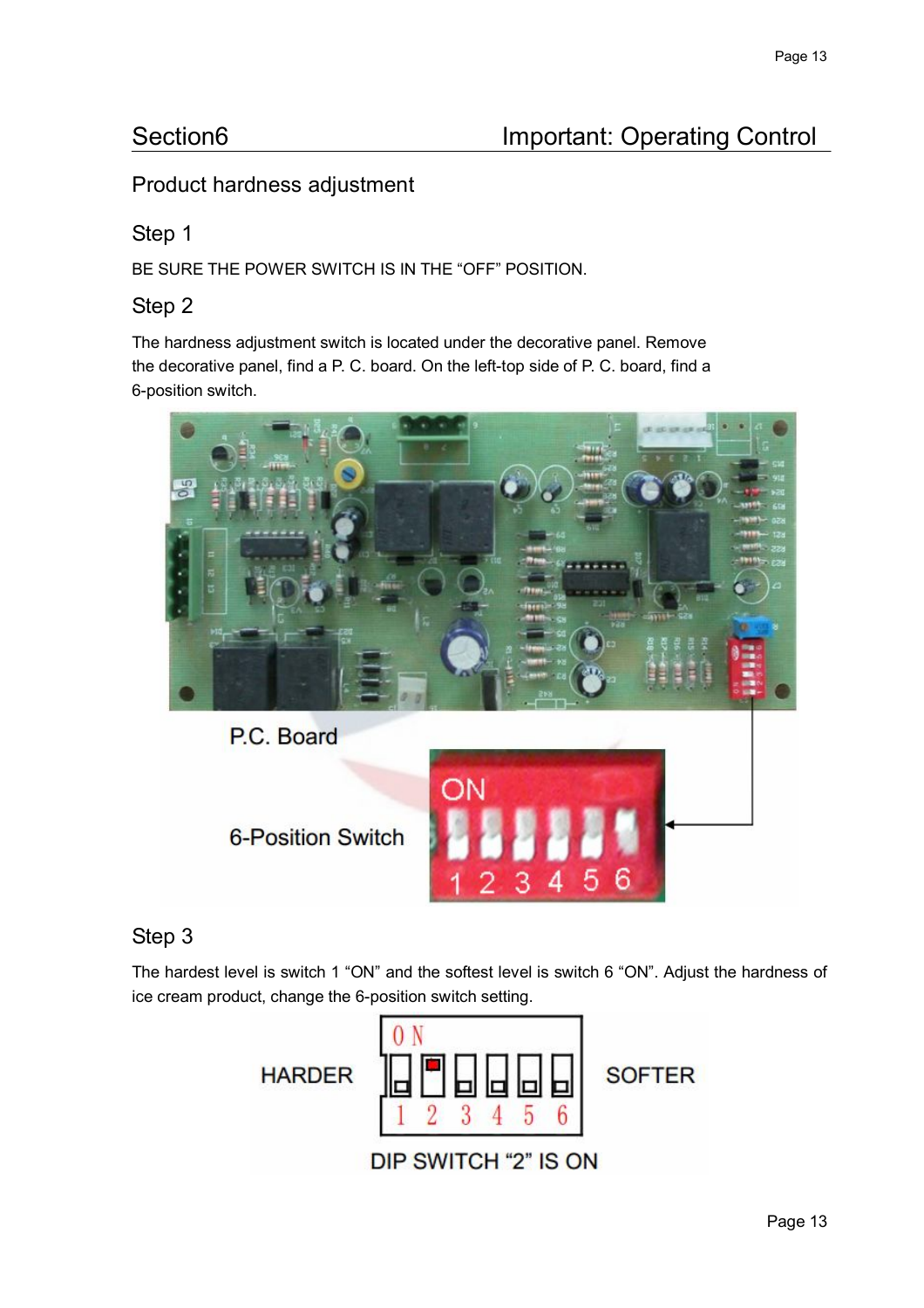The machine has been selected to illustrate the pictured step-by-step operating procedures. It has a 1.7liter capacity in freezing cylinder. The mix flows by gravity from the hopper to the freezing cylinder through a pressure pump We begin our instructions at the point where we enter the store in the morning and find the parts disassembled and laid out to air dry from the previous night's cleaning. These opening procedures will show you how to assemble these parts into the freezer with fresh mix in preparation to serve your first portion.

Only there is raw material in the mix hopper can you run the machine "Cool". You should STOP the machine if there is no raw material in the hopper.

There are close relations between hardness setting up and environment temperature producing the finished product actually.

# Assembly

**Note:** When lubrication parts, use an approved food grade lubricant.

#### **Step 1**

Install the beater assembly. Slide the beater o-ring into the flange on the drive shaft of the beater assembly.

DO NOT LUBRICATE THE HEX END.

Insert the beater assembly through the rear shell bearing at the back of the freezing cylinder and engage the hex end firmly into the female socket. When properly seated, the beater will not protrude beyond the front of the freezing cylinder. Beater rotation must be clockwise as viewed looking into the freezing cylinder.

#### **Step 2**

1. Assemble the freezer door. Place the large o-ring into the grooves on the back of the freezer door and lubricate with lubricant.

2. Assemble the dispensing valve. Slide the O-rings and O-O ring into the grooves on the draw valve and lubricate with lubricant.

3. Assemble the dispensing handle with dispensing handle retention. Insert the dispensing handle through the slotted opening in the dispensing valve and align the other end with the cross holes of the dispensing door.

**Hint**: The dispensing handle may be aligned with left or right cross hole. The dispensing valve handle will be placed through the opposite cross hole of the dispensing handle.

Insert the dispensing valve handle through the opposite cross hole and into the opening of the dispensing handle.

**Hint:** The dispensing valve handle can be assembled at varied vertical positions. Choose an angle which is comfortable for you. The dispensing valve must be raised completely when the dispensing valve handle is down.

Page 1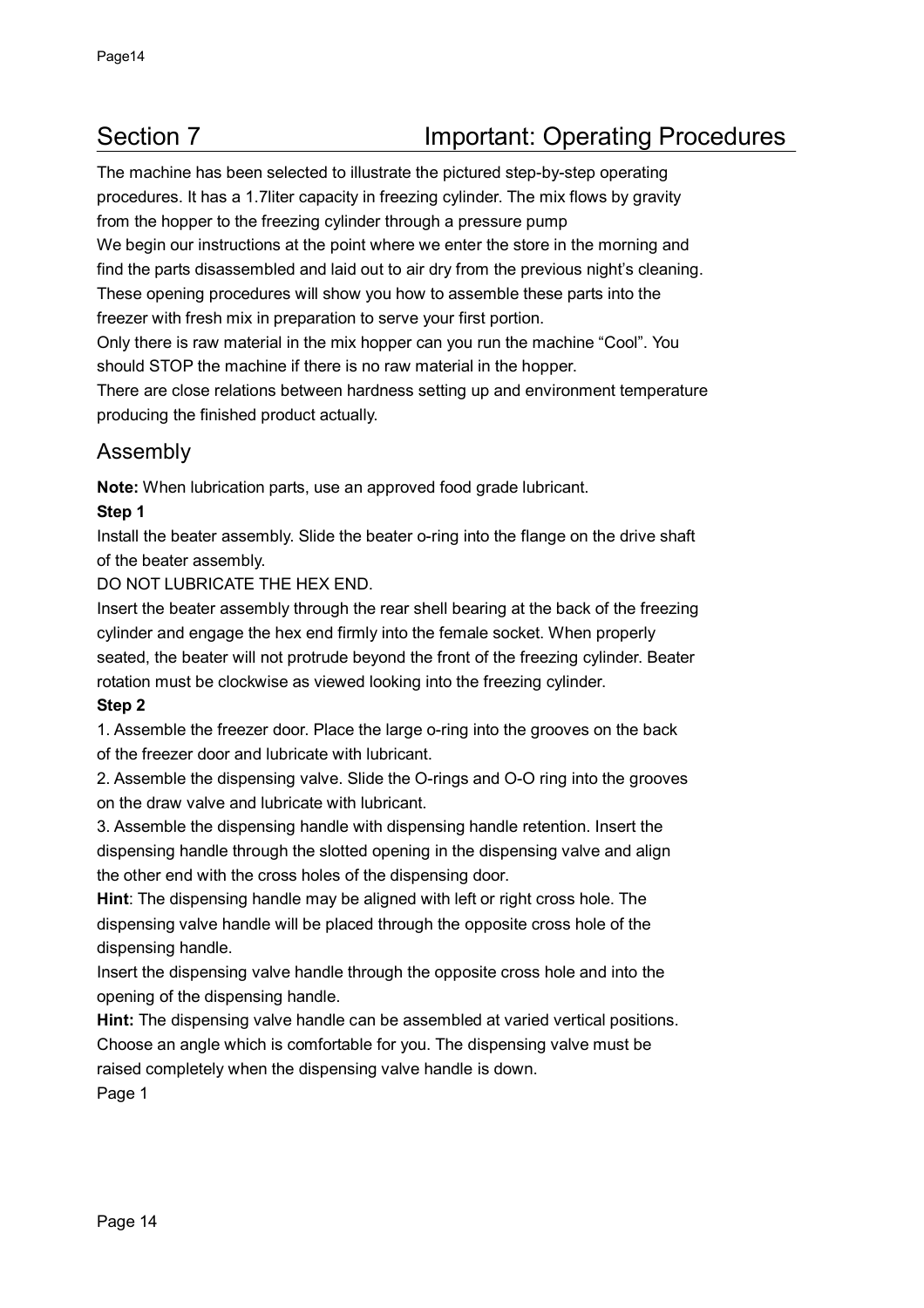#### **Step 3**

Install the freezer door. Insert the hand screws into the slots in the freezer door. With both hands, hold the sides of the beater assembly. Finger-tighten the hand screws equally drive shafts. Finger-tighten the hand screws equally to insure that the door is snug. Don't over-tighten.

#### the door is snug. Don't over-tighten.

When you start machine at first time, if the ice cream mix can't flow into the pump from hopper, please pull out the connect tube (item 9) and tube (item 12), and use a vessel add the mix into the pump. When the mix flow glibly, install the connect tube (item 9) and tube (item 12).

#### Sanitizing

#### **Step 1**

Prepare 3.8 liters of an approved 100PPM sanitizing solution. USE WARM WATER AND FOLLOW THE MANUFACTURER'S SPECIFICATIONS.

#### **Step 2**

Pour 3.8 liters of sanitizing solution into the hopper and allow it to flow into the freezing cylinder from the pressure pump.

#### **Step 3**

While the solution is flowing into the freezing cylinder, brush-clean the mix hopper, mix level stem.

#### **Step 4**

Press the Wash Keypad. This will cause the sanitizing solution in the freezing cylinder to be agitated. Allow it to agitate for five minutes.

#### **Step 5**

Place an empty pail beneath the door spout and raise the draw valve. Draw off all of the sanitizing solution. When the sanitizer stops flowing from the door spout, lower the draw valve and place the power switch in the "OFF" position.

#### **Step 6**

Disassemble the pressure pump. With sanitized hands, brush-clean the mix inlet hole and pressure pump in the mix hopper.

#### Priming

Prime the machine as close as possible to the time of first product draw.

#### **Never: 1. Too much water in the mix.**

- **2. Press Cool Button when only water in the hoppers and evaporators.**
- **3. Press Cool Button when no mix or in the hoppers and evaporators.**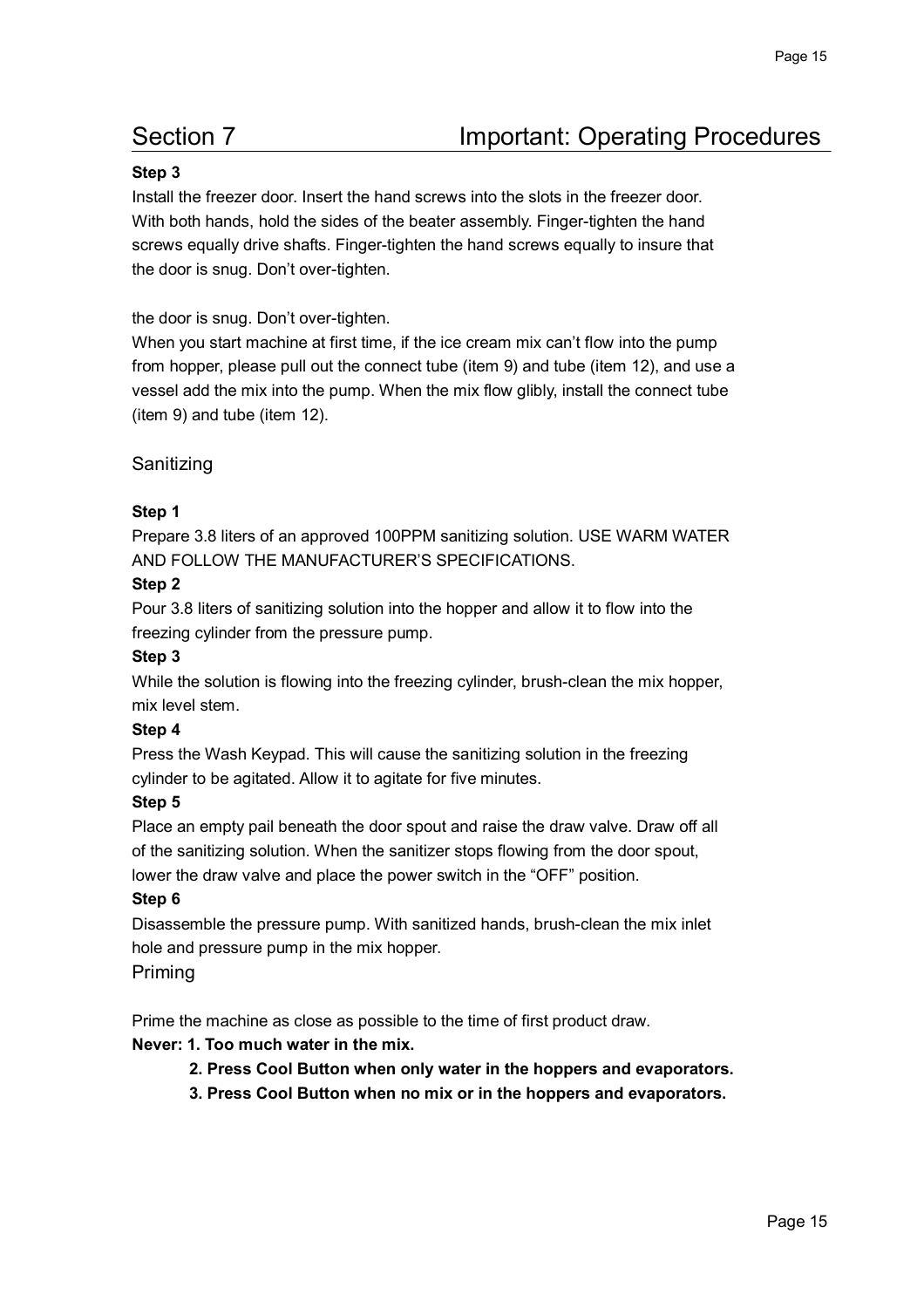**Step 1** With a pail beneath the door spout, lower the draw handle. Pour 7.6 liters of fresh mix into the mix hopper and allow it to flow into the freezing cylinder. This will force out any remaining sanitizing solution. When full strength mix is flowing from the door spout, raise the draw handle.

Note: Use only fresh mix when priming the freezing cylinder.

# **Step 2**

Once a steady stream of mix starts to flow from the dispensing door, remove the pail and discard the mix and the sanitizer

# **Step 3**

.

Press the COOL button, the COOL led will come ON indicating the main refrigeration system and mix refrigeration system are operating. When the unit cycles off, the product will be at serving viscosity.

#### **Step 4**

Place the mix hopper cover in position over the mix hopper.

Note: Insure enough mix in hopper. If the Led-"Mix Low" comes on, the hopper should be refilled as soon as possible. Otherwise will be caused eventual damage to the beater assembly, the dispensing door and gear box.

### STANDBY CYCLE

During long "No Sale" periods, the unit should be placed into the Standby mode. This maintains product temperatures below 4°C in both the hopper and the freezing cylinder, and helps prevent overbeating and product breakdown.

### **Step 1**

Press RESET button, place machine in STOP mode.

#### **Step 2**

Press STANDBY button. The STANDBY led will come ON, machine enter automatic STANDBY cycle.

### **Step 3**

To recover Sale, press RESET button, exit STANDBY mode, then press COOL button.

#### **MANUAL BRUSH CLEANING**

# **ALWAYS COMPLY WITH LOCAL GUIDELINES FOR THE MAXIMUM NUMBER OF DAYS ALLOWED BETWEEN MANUAL BRUSH CLEANING CYCLES.**

To disassemble this machine, the following items will be needed: -Cleaning pails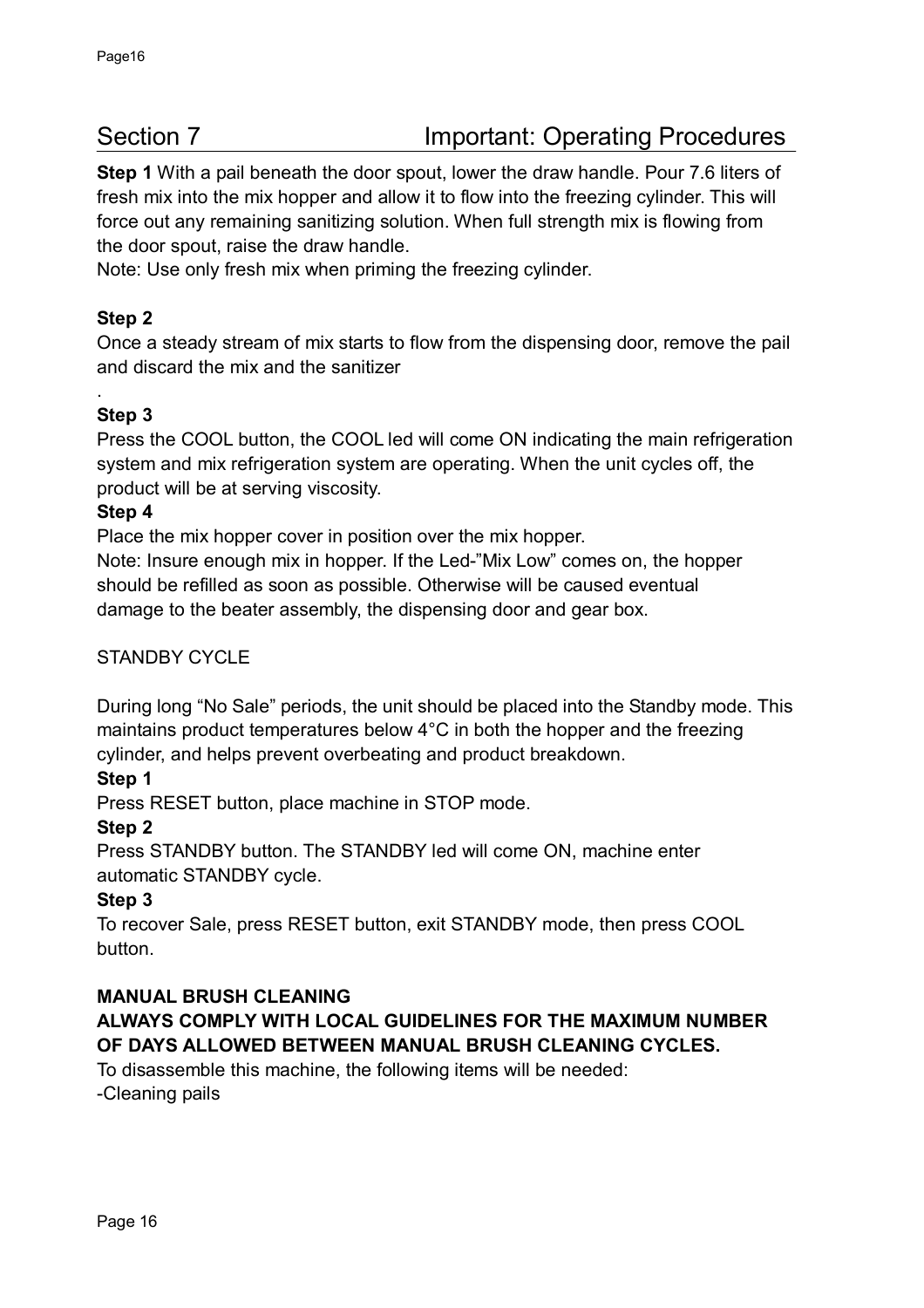- Sanitized stainless steel rerun can with lid
- Necessary brushes
- Cleaner
- Single service towels
- Closing procedure

To disassemble this machine, the following items will be needed:

- Two cleaning pails
- Sanitized stainless steel rerun can with lid
- Necessary brushes
- Cleaner
- Single service towels

Draining product from the freezing cylinder

#### **Step 1**

Press RESET button place machine in STOP mode. Press WASH button as far ahead of cleaning time as possible. This will allow frozen product to soften for easier cleaning. .

#### **Step 2**

Lift the hopper cover.

#### **Step 3**

With a sanitized pail beneath the door spout, pressing the Wash Keypad in "On" position and raise the draw valve. When all the product stops flowing from the door spout, lower the draw valve and press the Reset button. If local health codes permit, empty the rerun into a sanitized stainless steel rerun can. Cover the container and place it in the walk-in cooler.

#### Rinsing

#### **Step 1**

Pour one 3.8 liters of cool, clean water into the mix hopper. With the brushes, scrub the mix hopper, the mix level stem and the mix inlet hole.

#### **Step 2**

With a pail beneath the door spout, press the Wash Keypad in "On" position and raise the

draw valve. Drain all the rinse water stops flowing from the freezing cylinder. When the

rinse water stops flowing from the door spout, lower the draw valve and press the Reset

Button.Repeat this procedure until the rinse water being drawn from the freezing cylinder is clear.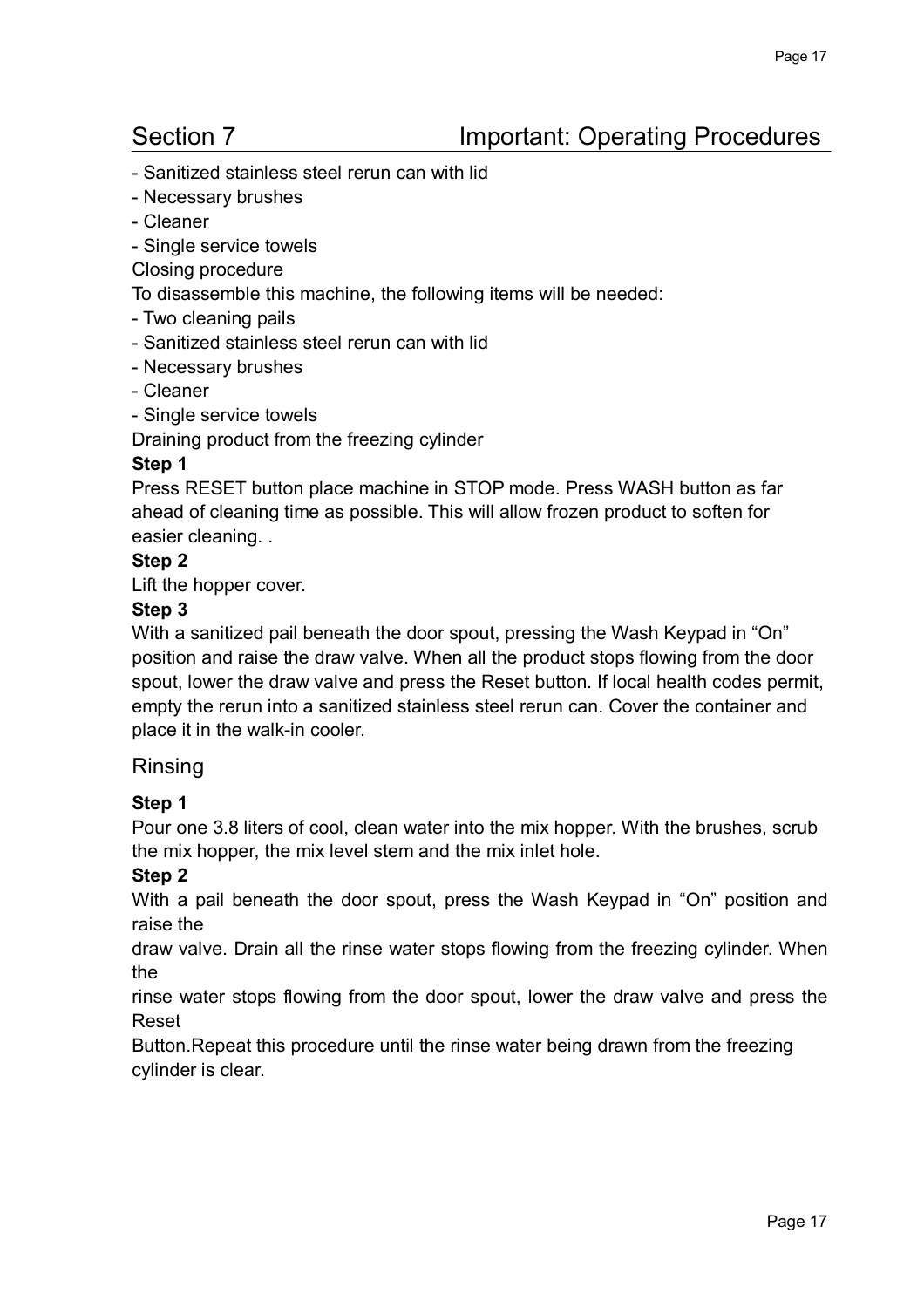# HOPPER CLEANING

## **Step1**

Prepare 3.8 liters of an approved cleaning solution. USE WARM WATER AND FOLLOW THE MANUFACTURE'S SPECIFICATIONS.

## **Step 2**

Pour the 3.8 liters of cleaning solution to the mix hopper and allow it to flow into the flow into the freezing cylinder.

# **Step 3**

While the solution is following into the freezing cylinder, brush-clean the mix hopper, mix level stem and mix inlet hole.

### **Step 4**

Press the Wash Button. This will cause the cleaning solution in the freezing cylinder to agitate.

### **Step 5**

Place an empty pail beneath the door spout and raise the draw valve. Draw off all the cleaning solution.

When the solution stops flowing from the door spout, lower the draw valve and press the Wash Keypad in the "OFF" position.

# Disassembly

**Step 1**

BE SURE DISCONNECT THE POWER

### **Step 2**

Remove the hand screws and the dispensing door. Remove the beater assembly from the freezing cylinders and take these parts to the sink for cleaning.

### **Step 3**

Remove the front drip tray and rear drip pan splash shield from the freezer. Take them to the sink for cleaning.

NOTE: If the rear drip pan are filled with an excessive amount of mix, it is an indication that the drive shaft seal, or o-ring should be replaced or properly lubricated.

# Brush cleaning

Step 1

Prepare a sink with an approved cleaning solution. USE WARM WATER AND FOLLOW THE MANUFACTURER'S SPECIFICATIONS.

IMPORTANT: Follow label directions, as too STRONG of a solution can cause parts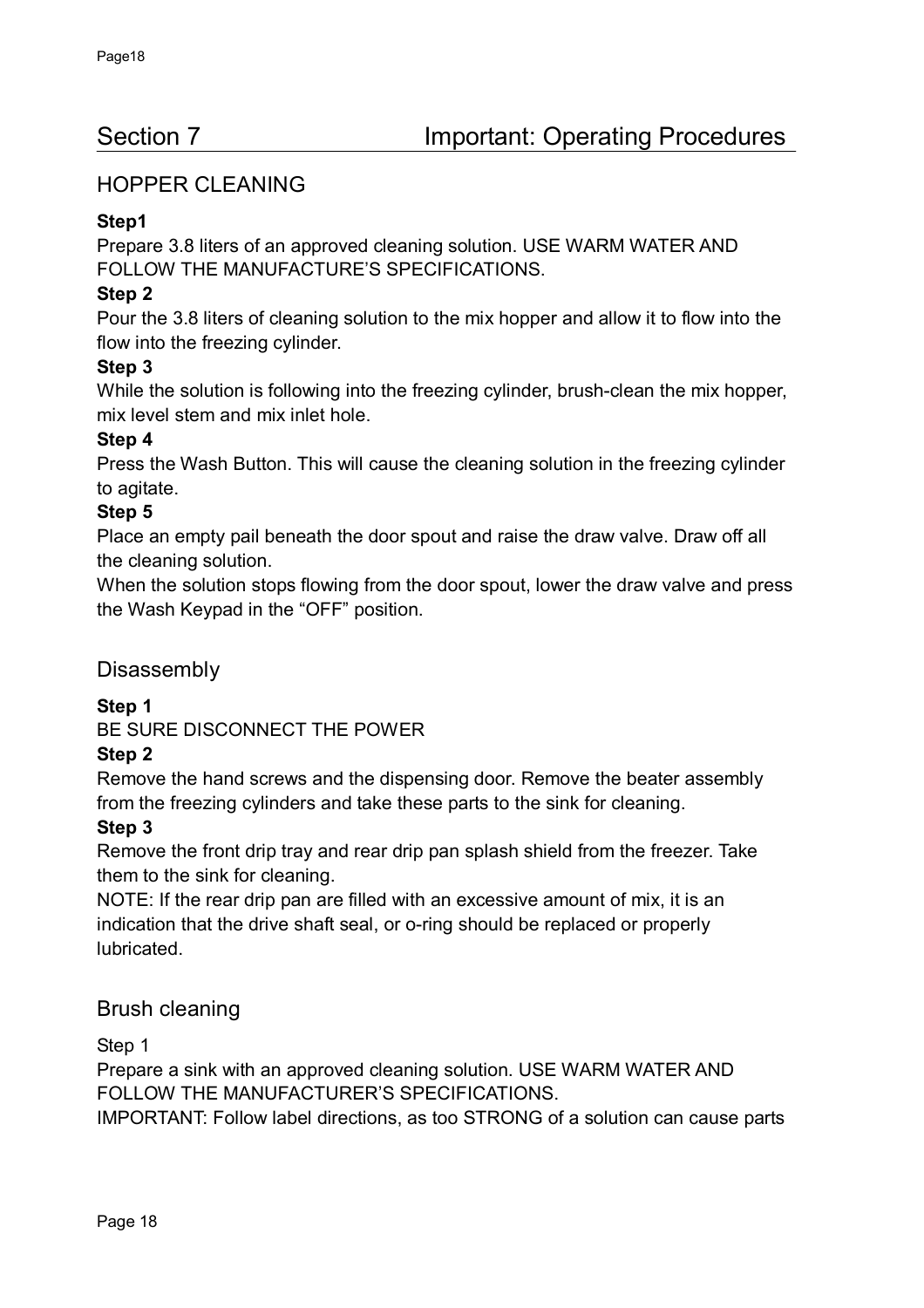damage, while too MILD of a solution will not provide adequate cleaning. Make sure all brushes are available for brush cleaning.

# **Step 2**

Remove the O-rings from the drive shaft of the beater assembly.

Note: To remove the O-ring, use a single service towel to grasp the O-ring. Apply pressure in an upward direction until the O-ring pops out of its groove. With the other hand, push the top of the O-ring forward, and it will roll out of the groove and can be easily removed. If there is more than one O-ring to be removed, always remove the rear O-ring first. This will allow the O-ring to slide over the forward rings without falling into the open grooves.

# **Step 3**

From the freezer door, remove the design cap, draw valve handle, valve lifter arm, and draw valve. Remove all O-rings.

### **Step 4**

Remove the large O-rings and front bearing from the back of the freezer door.

#### **Step 5**

Return to the freezer with a small amount of cleaning solution. With the black bristle brush, brush clean the rear shell bearing at the back of the freezing cylinder.

### **Step 6**

Remove the rear drip pan from the side panel and take it to the sink for cleaning. Note: If the drip pan is filled with an excessive amount of mix, this is an indication that the drive shaft O-ring of the beater assembly should be replaced or properly **lubricated** 

### **Step 7**

Thoroughly brush clean all disassembled parts in the cleaning solution. Make sure all lubricant and mix film is removed. Take particular care to brush clean the draw valve core in the freezer door. Place all the cleaned parts on a clean, dry surface to air dry overnight.

### **Step 8**

Wipe clean all exterior surfaces of the freezer.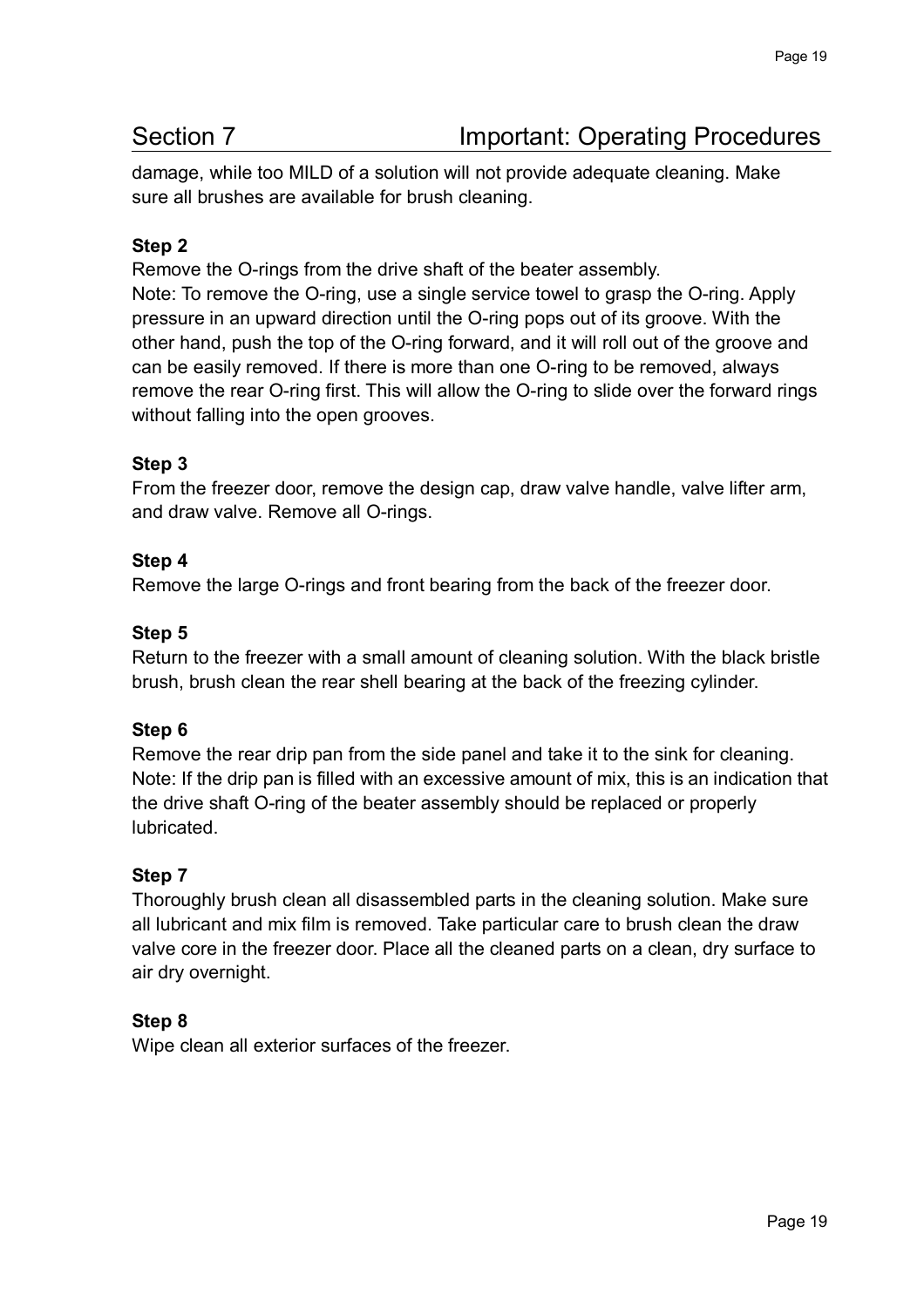# **During cleaning and sanitizing**

Cleaning and sanitizing schedules are governed by your State or local regulatory agencies and must be followed accordingly. The following check points should be stressed during the cleaning and sanitizing operations.

WE RECOMMEND DAILY CLEANING AND SANITIZING.

Troubleshooting Bacterial Count

1. Thoroughly clean and sanitize the machine regularly, including complete disassembly and brush cleaning.

2. Use all brushes for thorough cleaning. The brushes are specially designed to reach all mix passageways.

3. Use the smaller, white bristle brush to clean the mix inlet hole which extends from the mix hopper down to the rear of the freezing cylinder.

4. Use the black bristle brush to thoroughly clean the rear of the freezing cylinder. Be sure to have a generous amount of cleaning solution on the brush.

5. IF LOCAL HEALTH CODES PERMIT THE USE OF RERUN, make sure the mix rerun is stored in a sanitized, covered stainless steel container and is used the following day. DO NOT prime the machine with rerun. When using rerun, skim off the foam and discard. Mix the rerun with fresh mix in a ratio of 50/50 during the day's operation.

6. On a designated day of the week, run the mix as low as feasible and discard after closing. This will break the rerun cycle and reduce the possibility of high bacteria and coliform counts.

7. Properly prepare the cleaning and sanitizing solutions. Read and follow label directions carefully. Too strong of a solution may damage the parts and to weak of a solution will not do an adequate job of cleaning or sanitizing.

8. The temperature of the mix in the mix hopper and walk-in cooler should be below 7 ℃.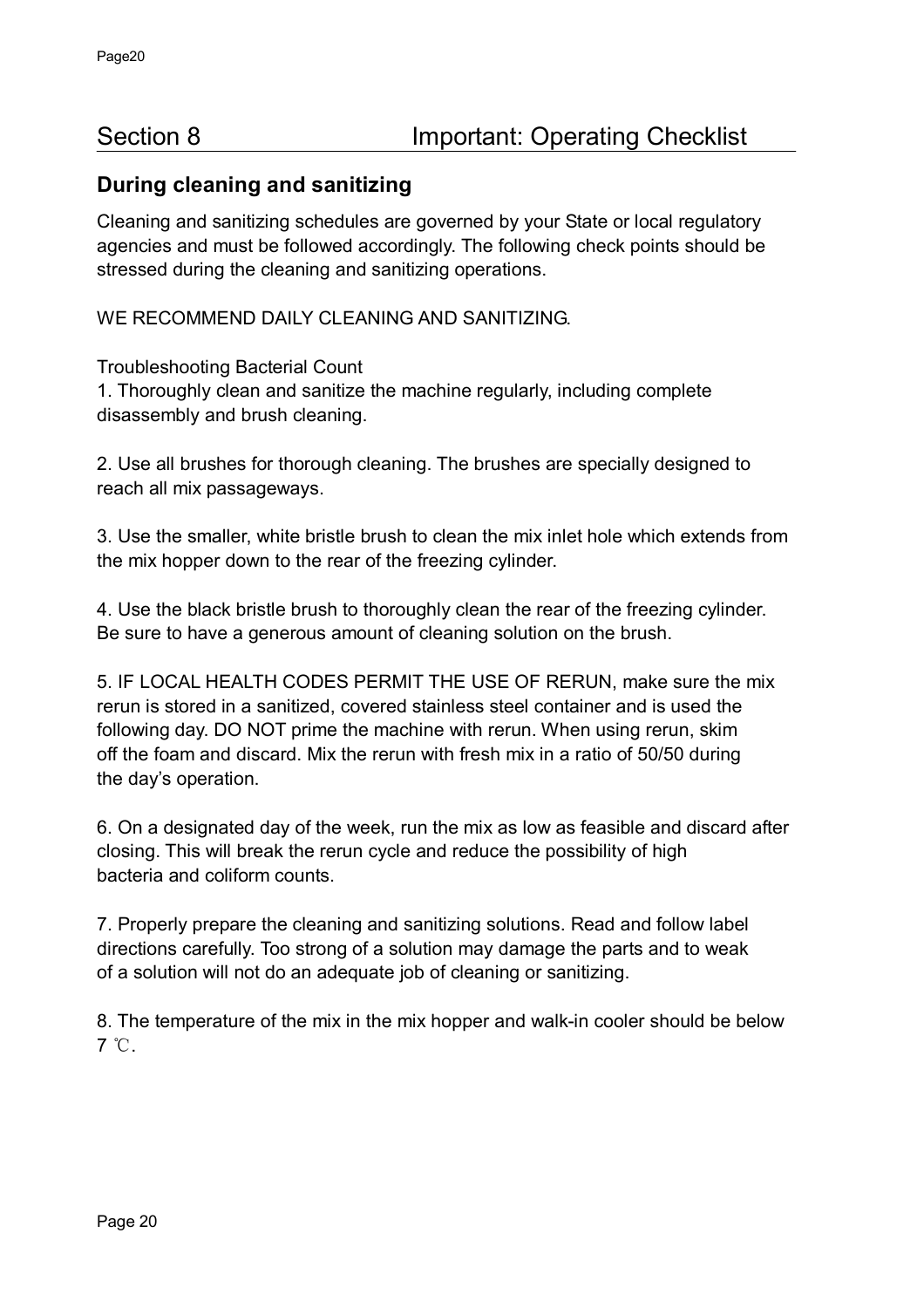# Section 8 **Important: Operating Checklist**

# Regular Maintenance Checks

1. Check the rear shell bearing for signs of wear (excessive mix leakage in rear drip pan) and be certain it is properly cleaned.

2. Using a screwdriver and cloth towel, keep the rear shell bearing and the female hex drive socket clean and free of lubricant and mix deposits.

3. Dispose of O-rings or seals if they are worn, torn, or fit too loosely, and replace with

new ones.

4. If an overload condition occurs frequently, maybe the belt is worn, torn, or fit too loosely. Dispose of the belt and replace with new ones.

5. Follow all lubricating procedures as outlined in ASSEMBLY.

6 .This machine is air cooled, check the condenser for an accumulation of dirt and lint. A dirty condenser will reduce the efficiency and capacity of the machine. Condensers should be cleaned monthly with a soft brush. Never use screwdrivers or other metal probes to clean between the fins. Failure to comply may result in electrocution.

1. This machine is equipped with an auxiliary refrigeration system, check the auxiliary condenser will reduce the refrigeration capacity of the mix hopper. Condensers must be cleaned monthly with a soft brush. Never use screwdrivers or other metal probes to

2. Clean between the fins. Failure to comply may result in electrocution.

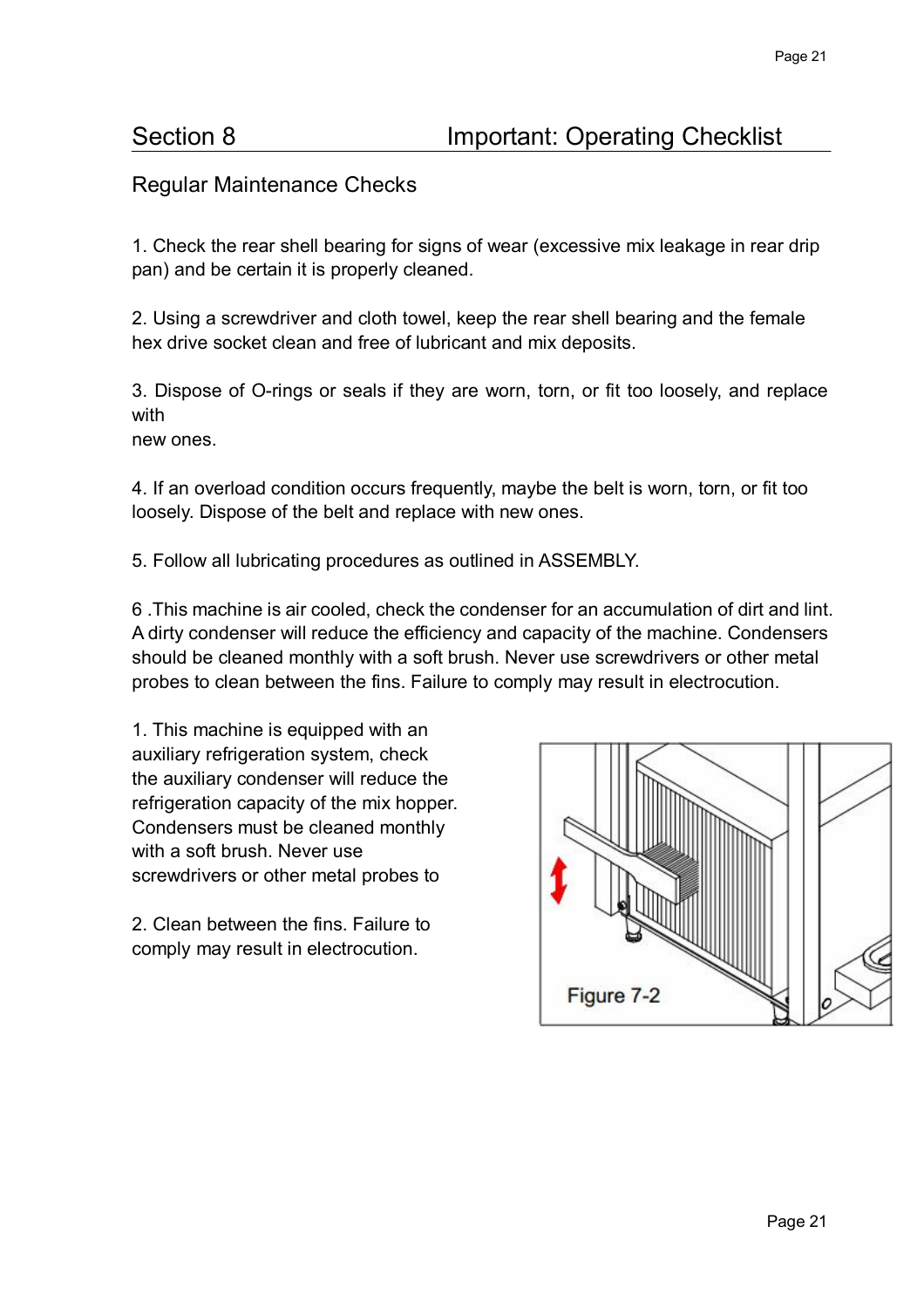# Section9 Troubleshooting Guide

| <b>PROBLEM</b>                                | <b>PROBABLE CAUSE</b>                                                                                       | <b>REMEDY</b>                                                                                            | <b>PAGE</b><br>REF. |
|-----------------------------------------------|-------------------------------------------------------------------------------------------------------------|----------------------------------------------------------------------------------------------------------|---------------------|
| 1.<br>No product<br>being<br>dispensed        | a. The Power Keypad is in<br>the "OFF" position.<br>b. The mix level is<br>inadequate in the mix<br>hopper. | a. Press the Power keypad<br>in the "ON" position<br>b. Fill the mix hopper with<br>mix.                 | 8                   |
|                                               | c. The beater motor<br>overload.                                                                            | c. Reset the freezer.                                                                                    | 9                   |
|                                               | d. The unit is unplugged at                                                                                 | d. Plug in the power cord.                                                                               | 1                   |
|                                               | the wall receptacle.                                                                                        | Press the reset keypad.                                                                                  | 9                   |
|                                               | e. The circuit breaker is<br>tripped or the fuse is<br>blown.                                               | e. Place the circuit breaker<br>in the "ON" position, or<br>replace the fuse. Press<br>the reset keypad. | 1<br>9              |
|                                               | f. The freezer door is<br>incorrectly assembly.                                                             | See "Operating<br>f.<br>Procedures" for proper<br>installation.                                          | 10                  |
|                                               | g. Product is being drawn off<br>in excess of freezer's<br>capacity.                                        | g. Stop drawing product<br>and allow the unit to<br>recover.                                             | 13                  |
| 2.<br>The machine                             | a. The unit is unplugged.                                                                                   | Plug in the power cord;<br>a.<br>press the reset keypad.                                                 | 1                   |
| will not<br>operate in the<br>"AUTO"<br>mode. | The circuit breaker is<br>b.<br>tripped or the fuse is<br>blown.                                            | b. Place the circuit<br>breaker in the "ON"<br>position, or replace the<br>fuse. Press the reset         | 1<br>9              |
|                                               |                                                                                                             | keypad.                                                                                                  |                     |
|                                               | The beater motor<br>C.<br>overload, causing a loss<br>of power to the power<br>switch.                      | Reset the freezer.<br>C.                                                                                 | 9                   |
| 3.<br>The product<br>is too hard              | The 6-position switch is<br>a.<br>set too hard.                                                             | Adjust the 6-position<br>a.<br>switch softer.                                                            | 18                  |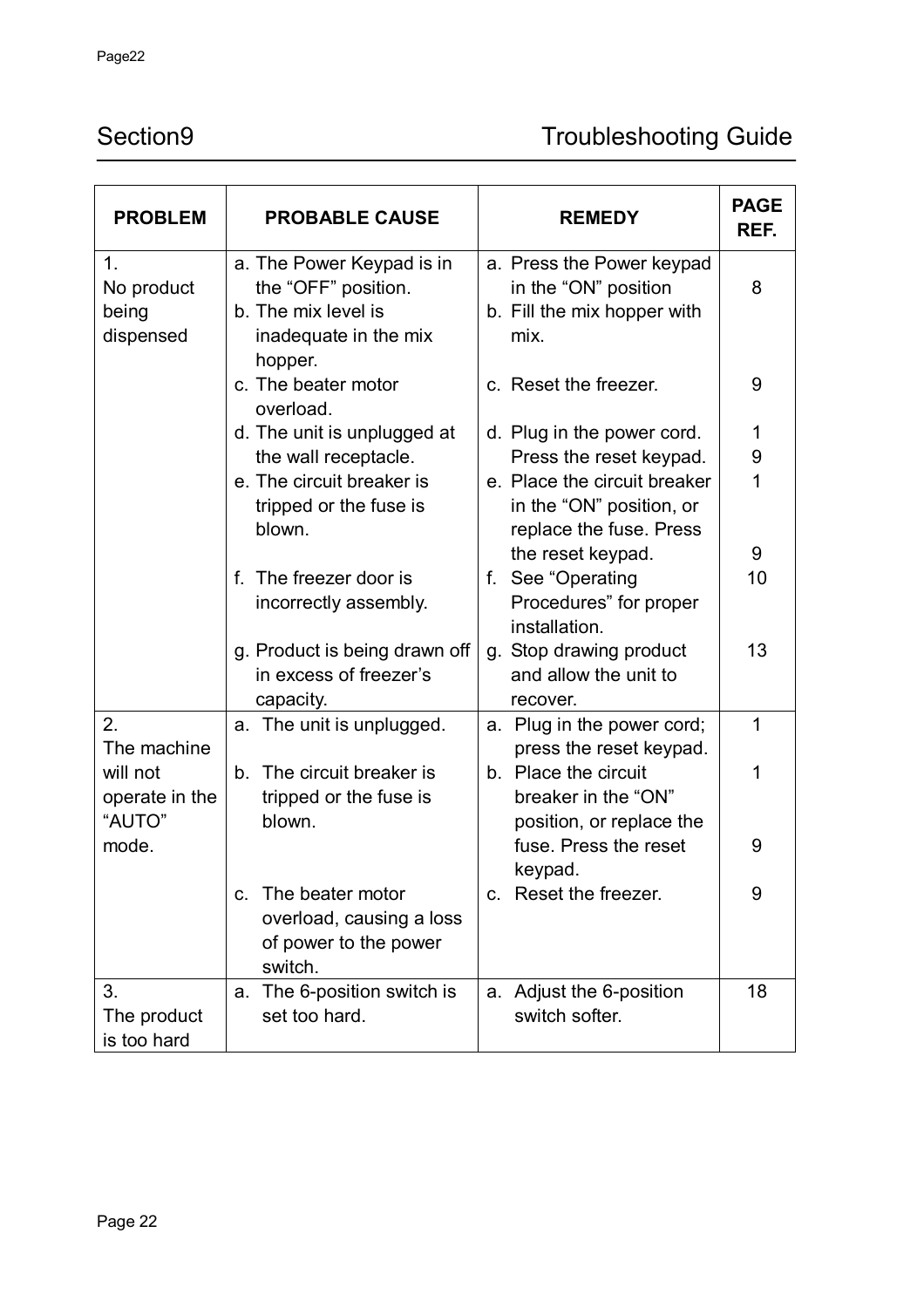# Section9 Troubleshooting Guide

| <b>PROBLEM</b>                                         |                | <b>PROBABLE CAUSE</b>                                                                         |    | <b>REMEDY</b>                                                                                     | <b>PAGE</b><br>REF. |
|--------------------------------------------------------|----------------|-----------------------------------------------------------------------------------------------|----|---------------------------------------------------------------------------------------------------|---------------------|
| 4. The<br>freezing<br>cylinder walls                   |                | a. Operating freezer<br>without the front bearing<br>on the freezer door.                     |    | a. Install the front bearing<br>on the freezer door.                                              | 10                  |
| are scored.                                            | b.             | The gear unit or the<br>direct drive is out of<br>alignment.                                  |    | b. Contact service<br>technician.                                                                 |                     |
| 5. Excessive<br>leakage in<br>rear drip pan.           |                | a. A worn or defective<br>O-ring are on the beater<br>drive shaft.                            | a. | Replace the O-rings<br>every 3 months.                                                            | 10                  |
|                                                        | b.             | The rear shell bearing is<br>worn.                                                            |    | b. Contact service<br>technician.                                                                 |                     |
|                                                        | C.             | Incorrect lubricant was<br>used.                                                              |    | c. Use food lubricant.                                                                            |                     |
|                                                        | d.             | Inadequate Iubricant of<br>beater drive shaft.                                                |    | d. Lubricate the beater<br>drive shaft properly.                                                  |                     |
| 6. The draw<br>valve is                                |                | a. Incorrect lubricant was<br>used.                                                           |    | a. Use food lubricant.                                                                            |                     |
| leaking.                                               |                | b. A worn or defective<br>O-ring are on the draw<br>valve.                                    |    | b. Replace the O-rings<br>every 3 months.                                                         |                     |
|                                                        | $\mathsf{C}$ . | Inadequate Iubricant of<br>draw valve.                                                        |    | c. Lubricate the draw<br>valve shaft properly.                                                    |                     |
| 7. Product is<br>not feeding<br>into the               | a.             | The mix level is<br>inadequate in the mix<br>hopper.                                          | a. | Fill the mix hopper with<br>mix.                                                                  | 13                  |
| freezing<br>cylinder.                                  |                | b. The mix inlet hole is<br>frozen.                                                           |    | b. Contact service<br>technician.                                                                 |                     |
| 8. The unit<br>goes out on<br>overload<br>excessively. | a.             | There are too many<br>appliances plugged into<br>the circuit.                                 | a. | A separate 15 Amp.<br>circuit is needed for the<br>freezer to operate<br>properly.                | 1                   |
|                                                        |                | b. An extension cord has<br>been placed between the<br>power cord and the wall<br>receptacle. | b. | If the extension cord is<br>used, it must match the<br>power cord in size of<br>circuit ampacity. | 1                   |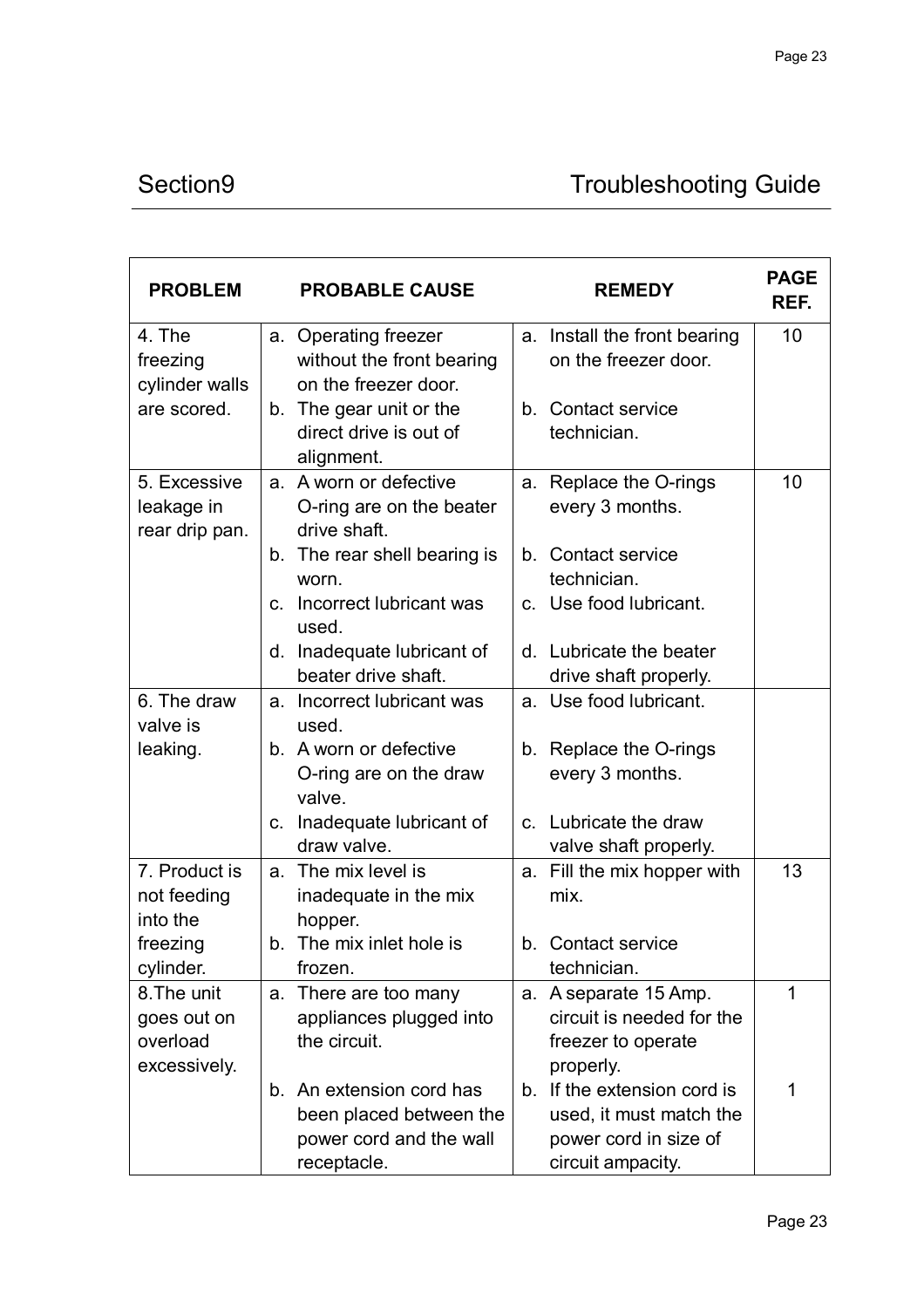#### Page24

# Service and maintenance schedule

- Change the seals & O-rings every three months
- Change the plastic blade scraper every three months
- Clean the machine 2 or 3 times a week. Machine with pasteurization function can no wash for more than 2 weeks.

Replacement maintenance kits required quarterly

- O-rings for dispensing door and pump
- Left shoes and right shoes for the beater
- Blade-Scraper of beater

# Full service required annually

- Check the tubes and Freon
- Check the spare parts in dispensing door assembly.
- Check the display board and electrical components
- Check the compressor and motor
- Check the condenser and cooling system
- Check the temperature control system.
- Check the gear box and add oil if needed.